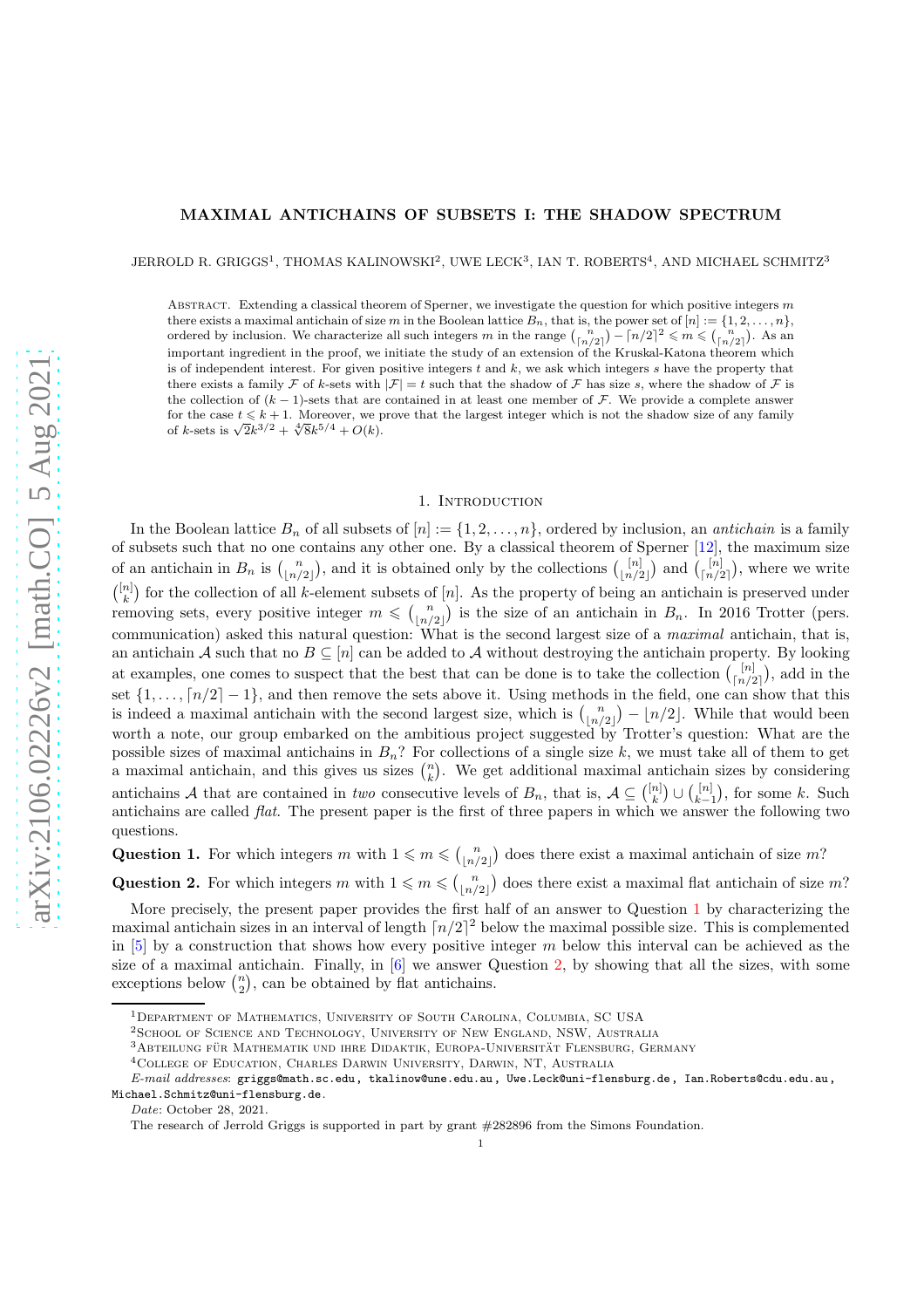As an intermediate step towards characterizing the maximal antichain sizes very close to  $\binom{n}{\lfloor n/2 \rfloor}$ , we investigate a problem related to another classical result, known as the Kruskal-Katona Theorem [\[9](#page-18-3), [10\]](#page-18-4). This theorem answers the following question: Given positive integers t and k, how can one select a family  $\mathcal F$  of t k-sets in order to minimize the size of the family  $\Delta \mathcal{F}$  of  $(k-1)$ -subsets that are each contained in some set in F? The family  $\Delta \mathcal{F}$  is called the *shadow* of F. It is then natural to ask the following question.

# <span id="page-1-0"></span>**Question 3.** Given  $t$  and  $k$ , what is the shadow spectrum

$$
\sigma(t,k) := \{ |\Delta \mathcal{F}| : \mathcal{F} \text{ is a family of } k\text{-sets with } |\mathcal{F}| = t \} ?
$$

The Kruskal-Katona Theorem characterizes the smallest element of  $\sigma(t, k)$ , and the largest element is obviously tk. Question [2](#page-0-1) and Question [3](#page-1-0) are closely related, since a maximal flat antichain  $A$  which consists of k-sets and  $(k-1)$ -sets is determined by its collection of k-sets,  $\mathcal{F} := \mathcal{A} \cap {[n] \choose k}$ , namely  $\mathcal{A} = \mathcal{F} \cup {[n] \choose k-1} \setminus \Delta \mathcal{F}$ . However, it is important to note that an antichain of this form is not necessarily maximal, as there can be k-sets not in F which are not supersets of any  $(k-1)$ -set outside  $\Delta \mathcal{F}$ .

The paper [\[7](#page-18-5)] asks for the minimum size of a maximal flat antichain for given n and k. The case  $k = 3$ is settled by showing that the minimum size of a maximal flat antichain consisting of 2-sets and 3-sets is  $\binom{n}{2} - \lfloor (n+1)^2/8 \rfloor$ , and all extremal antichains are determined. A stability version of this result is proved in [\[3\]](#page-18-6), together with bounds for general  $k$  which depend on the Turán densities for complete  $k$ -uniform hypergraphs. For  $k \geq 4$  these bounds are very far away from the best known constructions, and a lot of work remains to be done. Further results are given in [\[8\]](#page-18-7) for the general setting of maximal antichains of subsets, where set sizes belong to some given set K. The flat case corresponds to  $K = \{k, k-1\}$ . In [\[4](#page-18-8)] the focus is on (not necessarily maximal) antichains of the form  $\mathcal{F} \cup \binom{[n]}{k-1} \setminus \Delta \mathcal{F}$ , where  $\mathcal{F}$  is a family that minimizes the shadow size among all families of  $|\mathcal{F}|$  k-sets. It has been observed several times, for instance in [\[2\]](#page-18-9), that the size  $\left|\mathcal{F}\cup\binom{[n]}{k-1}\setminus\Delta\mathcal{F}\right|$  is a rather complicated function of  $|\mathcal{F}|$ , and [\[4\]](#page-18-8) studies the structure of (weighted variants of) this function. The sets  $\sigma(t, k)$  were first considered in [\[11](#page-18-10)], where certain classes of triples  $(s, t, k)$  with  $s \notin \sigma(t, k)$  were characterized.

1.1. Our contributions. Our first theorem provides a characterization of maximal antichain sizes close to the maximal possible  $\binom{n}{\lfloor n/2 \rfloor}$ , and it shows that these large sizes are obtained by flat antichains.

<span id="page-1-1"></span>**Theorem 1.** Let n be a positive integer, set  $k = \lfloor n/2 \rfloor$  and let m be a positive integer with  $\binom{n}{k} - k^2 \leq m \leq \binom{n}{k}$ . There exists a maximal antichain of size m in  $B_n$  if and only if

$$
m = \binom{n}{k} - tl + \binom{a}{2} + \binom{b}{2} + c
$$

for some integers  $l \in \{k, n-k\}, t \in \{0, ..., k\}, a \geqslant b \geqslant c \geqslant 0, 1 \leqslant a+b \leqslant t$ . Moreover, every such m is obtained as the size of a maximal flat antichain.

One direction of the claimed equivalence will be proved by showing that, for any  $l, t, k, a, b, c$  as in the theorem, we can obtain a maximal antichain  $A \subseteq \binom{[n]}{l} \cup \binom{[n]}{l+1}$  of size  $|\mathcal{A}| = \binom{n}{k} - tl + \binom{a}{2} + \binom{b}{2} + c$  by taking a suitable family  $\mathcal{F} \subseteq \binom{[n]}{l+1}$  with  $|\mathcal{F}| = t$  and setting  $\mathcal{A} = \mathcal{F} \cup \left( \binom{[n]}{l} \setminus \Delta \mathcal{F} \right)$ . To establish this result, we study the sets  $\sigma(t, k)$ . Our proof of Theorem [1](#page-1-1) is based on the following characterization of the sets  $\sigma(t, k)$  for  $t \leq k + 1$ .

<span id="page-1-2"></span>**Theorem 2.** For integers k and t with  $k \geq 2$  and  $1 \leq t \leq k+1$ ,

<span id="page-1-3"></span>
$$
\sigma(t,k) = \left\{ tk - \binom{a}{2} - \binom{b}{2} - c : a \geqslant b \geqslant c \geqslant 0, 1 \leqslant a+b \leqslant t \right\}.
$$
\n<sup>(1)</sup>

Moreover, for every  $s \in \sigma(t, k)$ , there exists a family  $\mathcal{F} \subseteq \binom{[k+4]}{k}$  with  $|\mathcal{F}| = t$  and  $|\Delta \mathcal{F}| = s$ .

To get a better idea of the structure of the sets  $\sigma(t, k)$ , and also as a useful tool in the proof of Theorem [2,](#page-1-2) we write the the right-hand side of [\(1\)](#page-1-3) as a union of pairwise disjoint intervals. To state this precisely, set

$$
I(t) = \left\{ \begin{pmatrix} a \\ 2 \end{pmatrix} + \begin{pmatrix} b \\ 2 \end{pmatrix} + c : a \geqslant b \geqslant c \geqslant 0, 1 \leqslant a + b \leqslant t \right\},\tag{2}
$$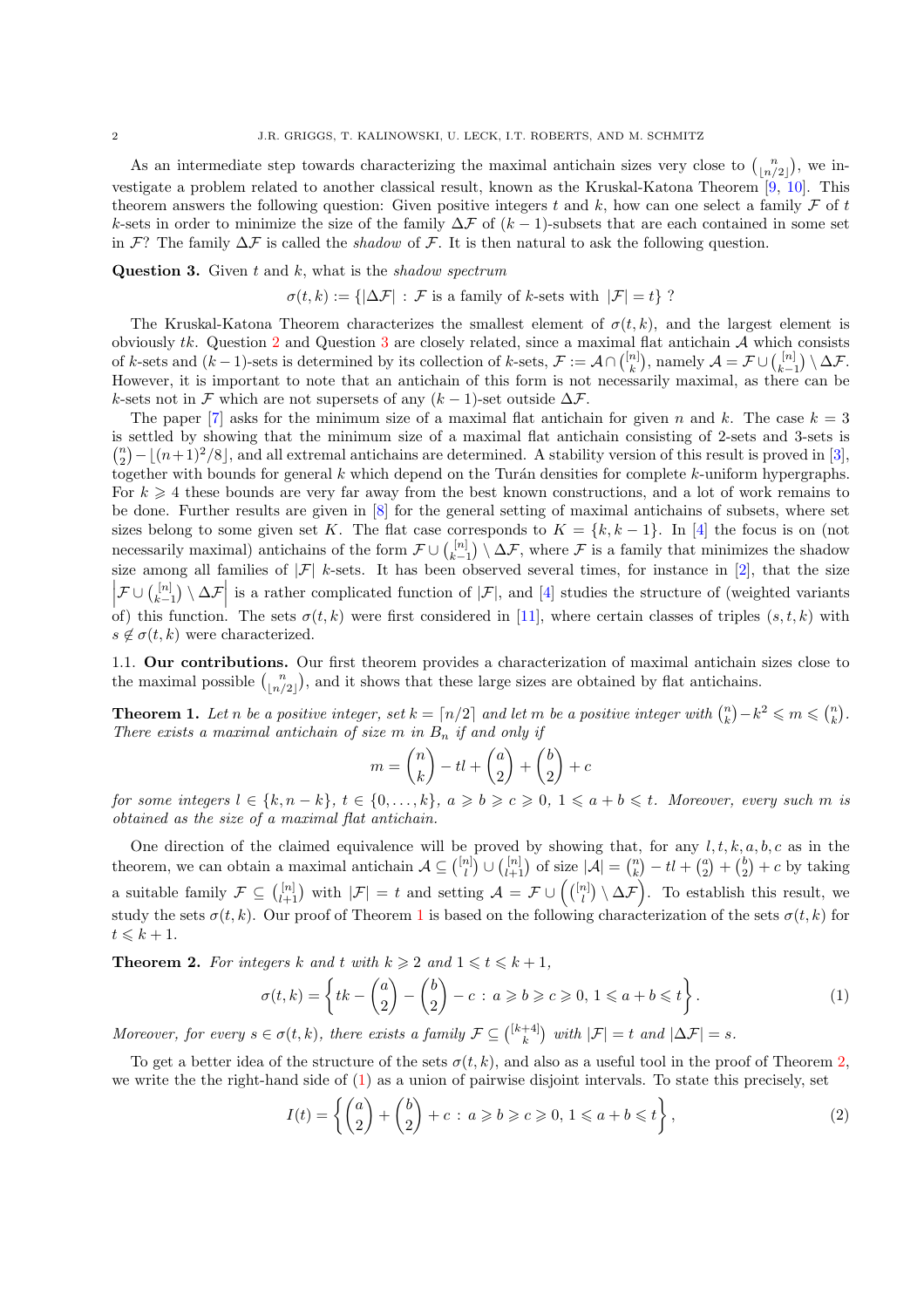so that Theorem [2](#page-1-2) says  $\sigma(t, k) = \{tk - x : x \in I(t)\}.$  For a positive integer t, we define  $j^*(t)$  to be the smallest non-negative integer  $j$  with  $\binom{j+3}{2} \geqslant t$ , and we define intervals

$$
I_j(t) = \begin{bmatrix} t-j \\ 2 \end{bmatrix}, \begin{bmatrix} t-j \\ 2 \end{bmatrix} + \begin{bmatrix} j+1 \\ 2 \end{bmatrix} \qquad \text{for } j = 0, 1, \dots, j^*(t) - 1,
$$
  

$$
I_j(t) = \begin{bmatrix} 0, \begin{bmatrix} t-j \\ 2 \end{bmatrix} + \begin{bmatrix} j+1 \\ 2 \end{bmatrix} \end{bmatrix} \qquad \text{for } j = j^*(t).
$$

<span id="page-2-2"></span>The set  $I(t)$  is the union of the intervals  $I_j(t)$ .

Proposition 1. For every positive integer t,

<span id="page-2-3"></span>
$$
I(t) = \bigcup_{j=0}^{j^*(t)} I_j(t)
$$
\n(3)

As a consequence, we obtain  $\sigma(t, k)$  as a union of intervals, the rightmost of them ending at tk. This is illustrated in the following example.

**Example [1](#page-2-0).** Figure 1 shows the sets  $\sigma(t, 50)$  for  $t = 1, \ldots, 14$ .



<span id="page-2-0"></span>FIGURE 1. The sets  $\sigma(1, 50), \sigma(2, 50), \ldots, \sigma(14, 50)$ .

In our last result, we investigate the largest integer which is not the shadow size of a k-uniform set family, that is, the quantity  $\psi(k) = \max \mathbb{N} \setminus \Sigma(k)$  where  $\Sigma(k) = \bigcup_{t=1}^{\infty} \sigma(t, k)$  $\Sigma(k) = \bigcup_{t=1}^{\infty} \sigma(t, k)$  $\Sigma(k) = \bigcup_{t=1}^{\infty} \sigma(t, k)$ . For instance, Figure 1 suggests  $\psi(50) = 12 \times 50 - {12-3 \choose 2} - {4 \choose 2} - 1 = 557$ . In the next theorem, we provide an asymptotic formula for  $\psi(k)$ , and combining this with Theorem [1,](#page-1-1) we obtain an asymptotic formula for the smallest number greater than  $\binom{n}{\lfloor n/2 \rfloor} - \lceil n/2 \rceil^2$  which is not the size of a maximal antichain, that is, for

$$
\varphi(n) = \min \left\{ m \in \mathbb{N} : m \geqslant {n \choose \lceil n/2 \rceil} - \lceil n/2 \rceil^2, m \not\in S(n) \right\},\,
$$

where  $S(n)$  denotes the set of sizes of maximal antichains in  $B_n$ , that is,

 $S(n) = \{|\mathcal{A}| : \mathcal{A} \text{ is a maximal antichain in } B_n\}.$ 

### <span id="page-2-4"></span><span id="page-2-1"></span>Theorem 3.

<span id="page-2-5"></span>(i) For 
$$
k \to \infty
$$
,  $\psi(k) = \sqrt{2k^{3/2}} + \sqrt[4]{8k^{5/4}} + O(k)$ .  
\n(ii) For  $n \to \infty$ ,  $\varphi(n) = \binom{n}{\lfloor n/2 \rfloor} - \left(\frac{1}{2} + o(1)\right) n^{3/2}$ .

A motivation for the second part of Theorem [3](#page-2-1) is that in [\[5](#page-18-1)], we will show that  $S(n)$  contains every positive integer  $m \leq {n \choose \lceil n/2 \rceil} - \lceil n/2 \rceil^2$ , so that  $\varphi(n)$  is in fact the smallest positive integer missing from  $S(n)$ .

1.2. Outline of the paper. In Section [2,](#page-3-0) we prove Theorem [2](#page-1-2) and Proposition [1.](#page-2-2) Using a construction based on certain graphs we show  $\{tk - x : x \in I(t)\} \subseteq \sigma(t, k)$  (Lemma [2.1\)](#page-4-0), then we prove Proposition [1,](#page-2-2) so that we can use [\(3\)](#page-2-3) to establish  $\sigma(t, k) \subseteq \{tk - x : x \in I(t)\}\)$  (Lemma [2.3\)](#page-6-0). The proof of Theorem [1](#page-1-1) is contained in Section [3.](#page-8-0) The existence of maximal antichains with the claimed sizes is derived from Theorem [2](#page-1-2) using the construction described just after the statement of Theorem [1,](#page-1-1) and this is complemented by showing that all antichains of the relevant sizes necessarily come from this construction. The asymptotic results in Theorem [3](#page-2-1) are derived in Section [4,](#page-15-0) and we conclude by listing a few open problems in Section [5.](#page-18-11)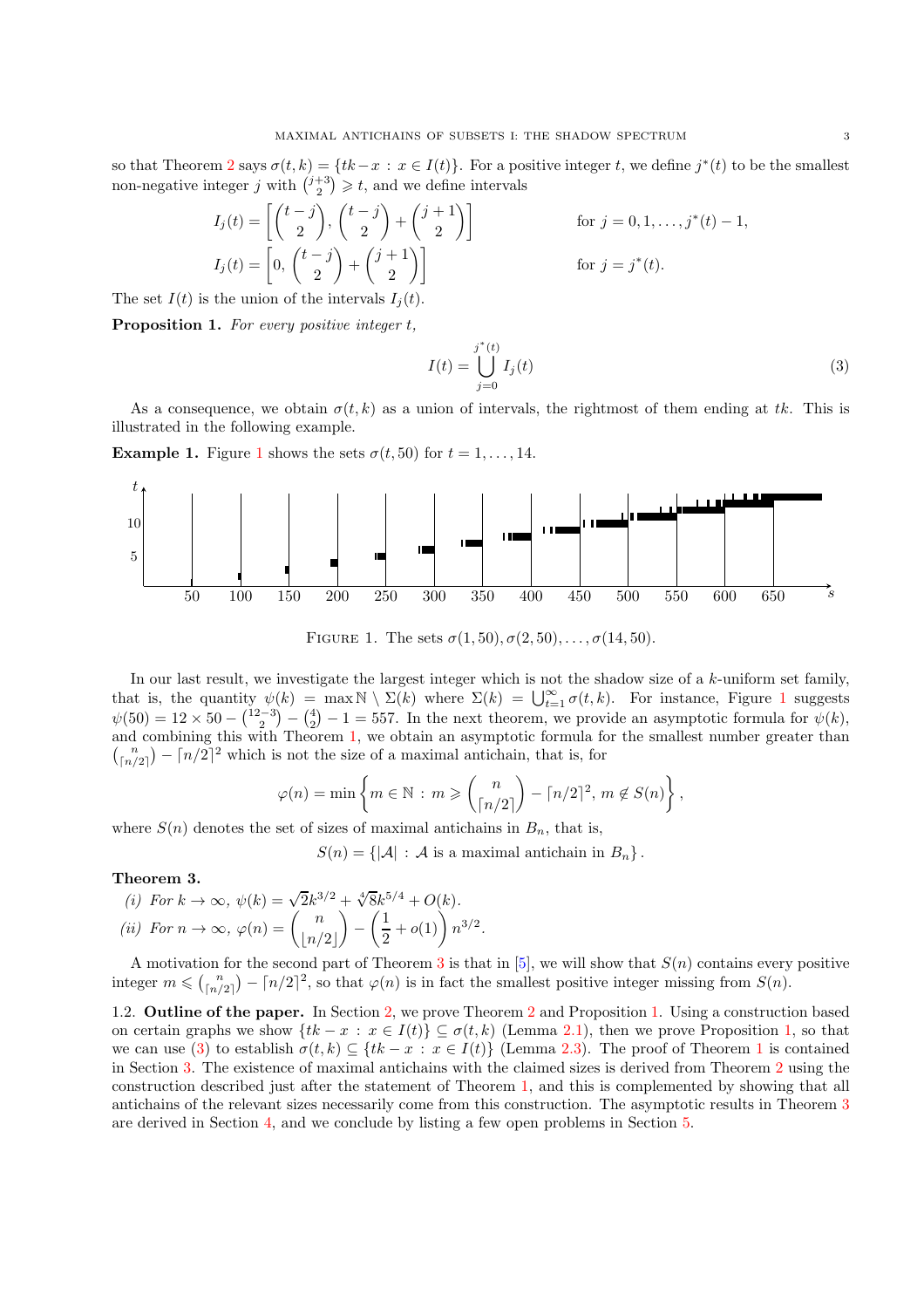### 2. The shadow spectrum

<span id="page-3-0"></span>The aim of this section is to prove Theorem [2.](#page-1-2) To this end we will construct families of  $k$ -sets by taking the complements of the edges of certain graphs whose vertex sets are contained in  $[k+2]$ . This class of graphs is defined as follows.

**Definition 1.** Let a, b, c be integers with  $a \geqslant b \geqslant c \geqslant 0$  and  $a \geqslant 1$ . For  $b = 0$  let  $G(a, b, c)$  be an a-star on the vertex set [a + 1]. For  $b \ge 1$  let  $G(a, b, c)$  be the graph on the ground set [a + b – c + 2] that consists of one a-star and one b-star that share exactly c pendant vertices (see Figure [2\)](#page-3-1).



<span id="page-3-1"></span>FIGURE 2. The graph  $G(a, b, c)$ .

The graph  $G(a, b, c)$  has  $a + b$  edges and  $\binom{a}{2} + \binom{b}{2} + c$  pairs of adjacent edges.

**Definition 2.** For integers k and a, b, c with  $a \ge b \ge c \ge 0$ , let  $\mathcal{F}_k(a, b, c)$  be the family

 $\mathcal{F}_k(a, b, c) = \{ [k+2] \setminus e : e \text{ is an edge of } G(a, b, c) \}.$ 

<span id="page-3-2"></span>**Remark 1.** If  $b = 0$  and  $k \ge a - 1$  or  $b \ge 1$  and  $k \ge a + b - c$  then the vertex set of  $G(a, b, c)$  is contained in  $[k+2]$ , and consequently,  $\mathcal{F}_k(a, b, c)$  is a family of k-sets with  $|\mathcal{F}_k(a, b, c)| = a + b$ . Moreover, in this situation, the size of its shadow equals its own size multiplied by k reduced by the number of pairs of sets that have a shadow element in common. As the latter equals the number of pairs of adjacent edges of  $G(a, b, c)$ , we obtain

$$
|\Delta \mathcal{F}_k(a,b,c)| = (a+b)k - \binom{a}{2} - \binom{b}{2} - c.
$$

Before we present rigorous proofs for every detail that is needed to obtain Theorem [2,](#page-1-2) we sketch how the different expressions in [\(1\)](#page-1-3) arise and how they are related. A t-family  $\mathcal{F} = \{A_1, \ldots, A_t\}$  of k-sets can be regarded as built by successively adding its elements  $A_1, \ldots, A_t$  in this order. Its shadow size  $s = |\Delta \mathcal{F}|$  is the sum of the marginal shadow sizes (or new-shadow sizes)

$$
s_i = |\Delta\{A_1, \dots, A_i\}| - |\Delta\{A_1, \dots, A_{i-1}\}| \quad \text{for } i = 1, 2, 3, \dots, t.
$$

We let  $s = (s_1, \ldots, s_t)$  be the so called *marginal shadow vector* (or *new-shadow vector*). By the Kruskal-Katona Theorem, the shadow size  $s = \sum_{i=1}^{t} s_i$  is minimal if F consists of the first t elements of  $\binom{\mathbb{N}}{k}$  in squashed order  $\lt_S$ , which is defined by

 $A \leq_S B \iff \max[(A \setminus B) \cup (B \setminus A)] \in B.$ 

For more on squashed order and the Kruskal-Katona Theorem see e.g. [\[1,](#page-18-12) pp. 112-124]. For  $2 \le t \le k+1$ taking the first t elements in squashed order means choosing only subsets of  $[k+1]$ . The marginal shadow vector is then  $s = (k, k-1, \ldots, k-(t-1))$  and the shadow size is given by  $s = tk - \sum_{i=1}^{t-1} i = s - \binom{t}{2}$ .

How can one increase this minimal shadow size by the least possible amount? Clearly, by introducing exactly one new element, say  $k + 2$ , within the last set  $A_t$ . Then the marginal shadow vector becomes  $s = (k, k-1, \ldots, k-(t-2); k-1)$ , where the semicolon indicates at which point we first used a set that is not a subset of  $[k+1]$ . The resulting shadow size is  $s = tk - \binom{t-1}{2} - \binom{2}{2}$ . By introducing two new elements instead of one within  $A_t$  we can get the marginal shadow vector  $s = (k, k-1, \ldots, k-(t-2); k)$  and the shadow size  $s = tk - \binom{t-1}{2}.$ 

In order to increase the shadow size again by the least possible amount, we have to introduce a new element one step earlier, that is within  $A_{t-1}$ . From there we proceed in squashed order and obtain the marginal shadow vector  $s = (k, k-1, \ldots, k-(t-3); k-1, k-2)$ , and the shadow size  $s = tk - \binom{t-2}{2} - \binom{3}{2}$ . It is easy to see in this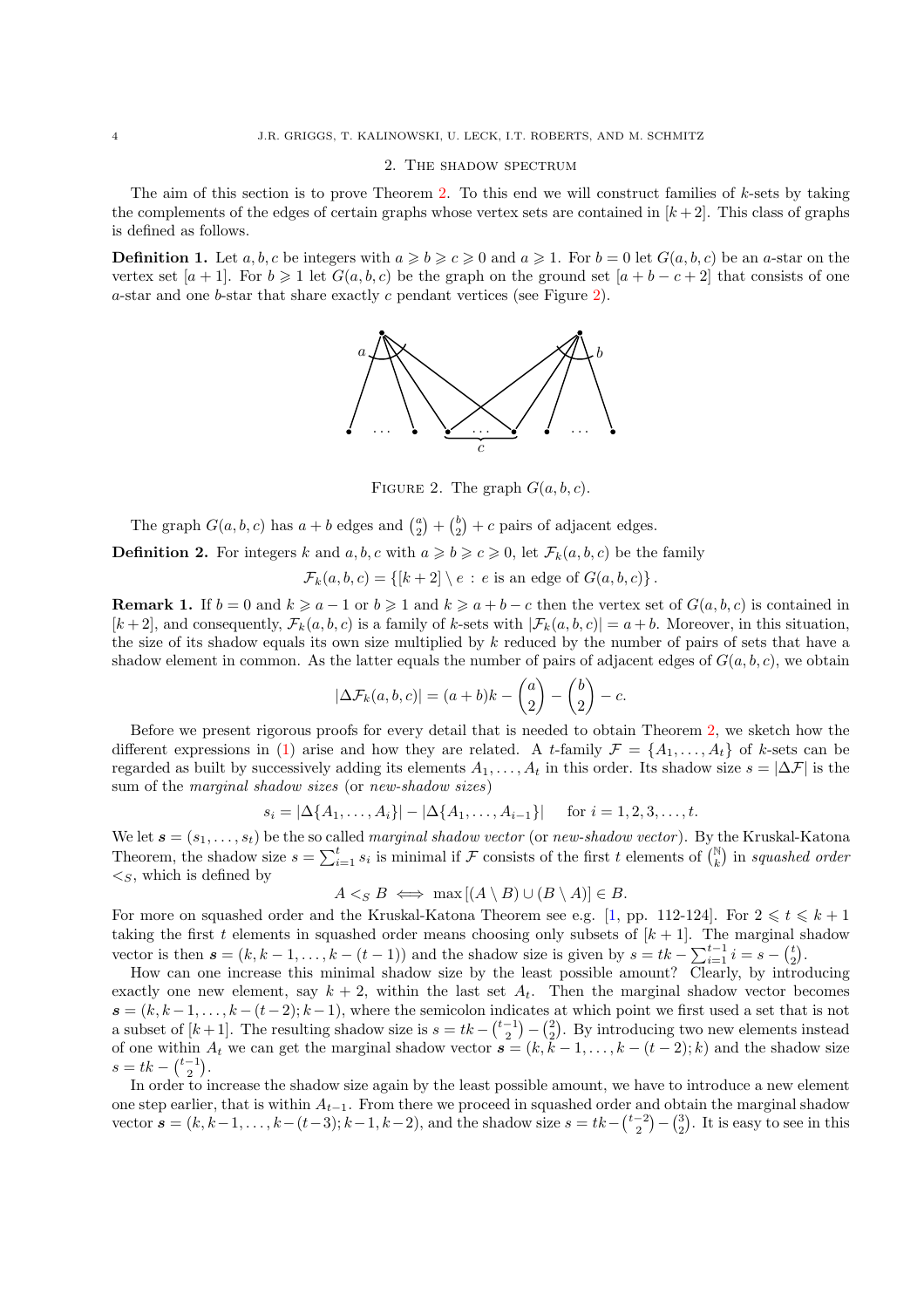special case and will be shown in general later that we can increase the shadow size from this value in single steps up to  $s = tk - {t-2 \choose 2}$ , which corresponds to the marginal shadow vector  $s = (k, k-1, \ldots, k-(t-3); k, k)$ .

The next increase by the least possible amount is achieved by introducing a new element already within  $A_{t-2}$  and results in  $s = (k, k-1, \ldots, k-(t-4); k-1, k-2, k-3)$ , having the sum  $s = tk - \binom{t-3}{2} - \binom{4}{2}$ . Again, we can increase the shadow size from this value in single steps up to  $s = tk - \binom{t-3}{2}$ , corresponding to the marginal shadow vector  $s = (k, k-1, \ldots, k-(t-4); k, k, k)$ , and so on.

The general scheme is having a marginal shadow vector of length  $t$ , that is split up into one (longer) part of length  $t - j$  and one (shorter) part of length j, and has the form

$$
s = (k, k-1, \ldots, k-(t-j-1); k-1, k-2, \ldots, k-j),
$$

and the sum  $s = tk - \binom{t-j}{2} - \binom{j+1}{2}$ . From here we can increase the shadow size in single steps up to the marginal shadow vector  $s = (k, k-1, \ldots, k-(t-j-1); k, \ldots, k)$ , and thereby we obtain all shadow sizes in the interval

$$
tk - I_j(t) = \left\{ tk - x : \binom{t - j}{2} \leqslant x \leqslant \binom{t - j}{2} + \binom{j + 1}{2} \right\}.
$$

Then comes a gap before we get all shadow sizes in  $tk - I_{j+1}(t)$ , and so on. It is easily seen that the gaps between the intervals  $I_i(t)$  and  $I_{i+1}(t)$  close at some point for relatively small j. This happens exactly when

$$
\binom{t-j-1}{2} + \binom{j+2}{2} + 1 \geq \binom{t-j}{2},
$$

and a simple computation yields that this is the case if and only if  $\binom{j+3}{2} \geqslant t$ . Therefore, we chose  $j^*(t)$  to be the smallest non-negative integer with this property.

How is this related to the graphs  $G(a, b, c)$ ? We have seen that it is crucial to increase the shadow size from  $s = tk - \binom{t-j}{2} - \binom{j+1}{2}$  up to  $s = tk - \binom{t-j}{2}$  in single steps. Therefore, we rewrite

$$
s = tk - \binom{t - j}{2} - \binom{j + 1}{2} = tk - \binom{t - j}{2} - \binom{j}{2} - j,
$$

and this has the form  $tk - {a \choose 2} - {b \choose 2} - b$  with  $a \geq b \geq 0$ . This shadow size corresponds to  $G(a, b, b)$ , or more precisely to  $\mathcal{F}_k(a, b, b)$  extended by  $t - (a + b)$  sets with marginal shadow k, because this graph has exactly  $\binom{a}{2} + \binom{b}{2} + b$  pairs of adjacent edges. To increase the shadow size in single steps we use the graphs  $G(a, b, b-1), G(a, b, b-2), \ldots, G(a, b, 0)$  with  $\binom{a}{2} + \binom{b}{2} + b - 1$ ,  $\binom{a}{2} + \binom{b}{2} + b - 2, \ldots, \binom{a}{2} + \binom{b}{2}$  pairs of incident edges. These are only  $b = j$  single steps, but we can use an inductive argument for the missing steps later.

<span id="page-4-0"></span>Now we turn to the details. We start by using the families  $\mathcal{F}_k(a, b, c)$  to prove that the right-hand side of [\(1\)](#page-1-3) is contained in the left-hand side.

**Lemma 2.1.** For integers k and t with  $k \geq 2$  and  $1 \leq t \leq k+1$ ,  $\{tk - x : x \in I(t)\} \subseteq \sigma(t, k)$ .

*Proof.* We fix  $s = tk - \binom{a}{2} - \binom{b}{2} - c$  with  $a \geq b \geq c \geq 0$  with  $1 \leq a + b \leq t$ , and show that there is a t-family of k-sets with shadow size s.

**Case 1:**  $a + b = t = k + 1$  and  $c = 0$ .

**Case 1.1:**  $b \ge 2$ . Then we let  $\mathcal{F} = \mathcal{F}_1 \cup \{A\}$ , where  $\mathcal{F}_1 = \mathcal{F}_k(a, b-1, b-1)$ , and is A is a k-set that is shadow-disjoint to all sets in  $\mathcal{F}_1$ . As the ground set of  $\mathcal{F}_1$  is  $[a + 2]$ , which is a subset of  $[k+2], \mathcal{F}_1$  $[k+2], \mathcal{F}_1$  is a family of k-sets of size  $a+b-1$ . Using Remark 1 we obtain

$$
|\Delta \mathcal{F}| = |\Delta \mathcal{F}_1| + k = (a+b-1)k - \binom{a}{2} - \binom{b-1}{2} - (b-1) + k = tk - \binom{a}{2} - \binom{b}{2}.
$$

**Case 1.2:**  $b \in \{0,1\}$ . Note that as  $c = 0$  we are then looking for a set system with shadow size  $tk - \binom{a}{2}$ . If  $b = 0$ , we have  $a = t$  and use  $\mathcal{F} = \mathcal{F}_k(a, 0, 0)$  with shadow size  $ak - \binom{a}{2} = tk - \binom{a}{2}$ . If  $b = 1$ , we use  $\mathcal{F} = \mathcal{F}_1 \cup \{A\}$ , where  $\mathcal{F}_1 = \mathcal{F}_k(a, 0, 0)$  and A is shadow disjoint to all members of  $\mathcal{F}_1$ , and obtain

$$
|\Delta \mathcal{F}| = ak - \binom{a}{2} + k = tk - \binom{a}{2}.
$$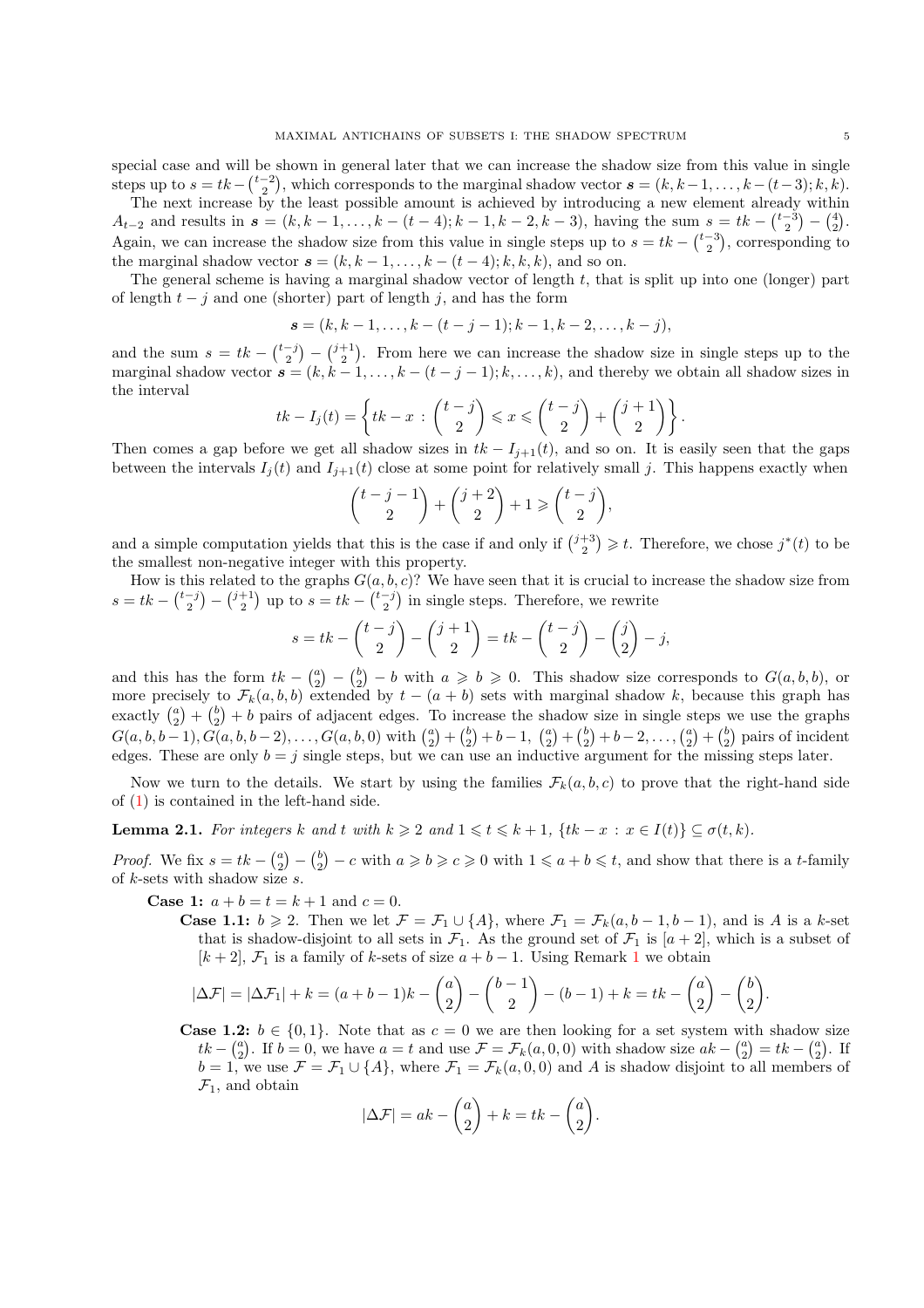**Case 2:**  $a + b < t$  or  $t \le k$  or  $c \ge 1$ . Then, we have  $a + b - c \le k$  and we can use  $\mathcal{F} = \mathcal{F}_1 \cup \mathcal{F}_2$ , where  $\mathcal{F}_1 = \mathcal{F}_k(a, b, c)$ , and  $\mathcal{F}_2$  consists of  $t-(a+b)$  pairwise shadow-disjoint sets such that  $\Delta \mathcal{F}_1 \cap \Delta \mathcal{F}_2 = \emptyset$ . By Remark [1](#page-3-2) we obtain

$$
|\Delta \mathcal{F}| = (a+b)k - \binom{a}{2} - \binom{b}{2} - c + (t-a-b)k = tk - \binom{a}{2} - \binom{b}{2} - c.
$$

In the proof of the other inclusion in [\(1\)](#page-1-3) we will use [\(3\)](#page-2-3), so we first prove Proposition [1.](#page-2-2)

*Proof of Proposition [1.](#page-2-2)* For every  $a \in \{1, 2, \ldots, t\},\$ 

$$
\bigcup_{b=0}^{\min\{a,t-a\}} \left\{ \begin{pmatrix} a \\ 2 \end{pmatrix} + \begin{pmatrix} b \\ 2 \end{pmatrix} + c : 0 \leq c \leq b \right\} = \bigcup_{b=0}^{\min\{a,t-a\}} \left[ \begin{pmatrix} a \\ 2 \end{pmatrix} + \begin{pmatrix} b \\ 2 \end{pmatrix}, \begin{pmatrix} a \\ 2 \end{pmatrix} + \begin{pmatrix} b+1 \\ 2 \end{pmatrix} \right]
$$

$$
= \left[ \begin{pmatrix} a \\ 2 \end{pmatrix}, \begin{pmatrix} a \\ 2 \end{pmatrix} + \begin{pmatrix} \min\{a,t-a\}+1 \\ 2 \end{pmatrix} \right],
$$

and as a consequence,

<span id="page-5-2"></span>
$$
I(t) = \bigcup_{a=1}^{t} \left[ \binom{a}{2}, \binom{a}{2} + \binom{\min\{a, t-a\}+1}{2} \right].
$$
\n(4)

We split this union into the intervals for  $a \geq t - j^*(t) + 1$  and the ones for  $a \leq t - j^*(t)$ . For  $a \geq t - j^*(t) + 1$ , it follows from  $2j^*(t) \leq t+2$  that  $a \geq t-a$ . Hence

<span id="page-5-0"></span>
$$
\begin{bmatrix}\n\begin{pmatrix}\na \\
2\n\end{pmatrix},\n\begin{pmatrix}\na \\
2\n\end{pmatrix} +\n\begin{pmatrix}\n\min\{a, t-a\}+1 \\
2\n\end{pmatrix}\n=\n\begin{bmatrix}\n\begin{pmatrix}\na \\
2\n\end{pmatrix},\n\begin{pmatrix}\na \\
2\n\end{pmatrix} +\n\begin{pmatrix}\nt-a+1 \\
2\n\end{pmatrix}\n\end{bmatrix}\n= I_{t-a}(t).
$$
\n(5)\n  
\n-1, it follows from  $i^*(t) = \min\{i : (j+3) > t\}$  that

For  $a \leq t - j^*(t) - 1$ , it follows from  $j^*(t) = \min\{j : \binom{j+3}{2} \geq t\}$  that

$$
\binom{t-a+1}{2} \ge \binom{j^*(t)+2}{2} = \binom{j^*(t)+3}{2} - (j^*(t)+2) \ge t - j^*(t) - 2 \ge a - 1.
$$

Together with  $\binom{a+1}{2} \geqslant a-1$ , we obtain that there is no gap between the interval for a and the interval for  $a + 1$ :

$$
\binom{a}{2} + \binom{\min\{a, t-a\}+1}{2} \geqslant \binom{a}{2} + (a-1) = \binom{a+1}{2} - 1.
$$
  

$$
\binom{a}{2} + \binom{\min\{a, t-a\}+1}{2} \text{ is non decreasing } \binom{a}{2} + \binom{\min\{a, t-a\}+1}{2} < \binom{a}{2} + \binom{\min\{a, t-a\}+1}{2} < \binom{a}{2} + \binom{\min\{a, t-a\}+1}{2} < \binom{a}{2} + \binom{\min\{a, t-a\}+1}{2} < \binom{a}{2} + \binom{\min\{a, t-a\}+1}{2} < \binom{a}{2} + \binom{\min\{a, t-a\}+1}{2} < \binom{a}{2} + \binom{\min\{a, t-a\}+1}{2} < \binom{a}{2} + \binom{\min\{a, t-a\}+1}{2} < \binom{a}{2} + \binom{\min\{a, t-a\}+1}{2} < \binom{a}{2} + \binom{\min\{a, t-a\}+1}{2} < \binom{a}{2} + \binom{\min\{a, t-a\}+1}{2} < \binom{a}{2} + \binom{\min\{a, t-a\}+1}{2} < \binom{a}{2} + \binom{\min\{a, t-a\}+1}{2} < \binom{a}{2} + \binom{\min\{a, t-a\}+1}{2} < \binom{a}{2} + \binom{\min\{a, t-a\}+1}{2} < \binom{a}{2} + \binom{\min\{a, t-a\}+1}{2} < \binom{a}{2} + \binom{\min\{a, t-a\}+1}{2} < \binom{a}{2} + \binom{\min\{a, t-a\}+1}{2} < \binom{a}{2} + \binom{\min\{a, t-a\}+1}{2} < \binom{a}{2} + \binom{\min\{a, t-a\}+1}{2} < \binom{a}{2} + \binom{\min\{a, t-a\}+1}{2} < \binom{a}{2} + \binom{\min\{a, t-a\}+1}{2}
$$

Since the function  $a \mapsto {a \choose 2} + {\min\{a, t-a\}+1 \choose 2}$  is non-decreasing,  ${a \choose 2} + {\min\{a, t-a\}+1 \choose 2} \leq {t-j^*(t) \choose 2} + {j^*(t)+1 \choose 2}$  for all a, and we obtain

<span id="page-5-1"></span>
$$
\bigcup_{a=0}^{t-j^*(t)} \left[ \binom{a}{2}, \binom{a}{2} + \binom{\min\{a, t-a\}+1}{2} \right] = \left[ 0, \binom{t-j^*(t)}{2} + \binom{j^*(t)+1}{2} \right] = I_{j^*(t)}(t). \tag{6}
$$

Combining the ingredients, we conclude the proof as follows:

$$
\bigcup_{j=0}^{j^*(t)} I_j(t) = \left( \bigcup_{j=0}^{j^*(t)-1} I_j(t) \right) \cup I_{j^*(t)}(t) = \left( \bigcup_{a=t-j^*(t)+1}^{t} I_{t-a}(t) \right) \cup I_{j^*(t)}(t)
$$
\n
$$
\xrightarrow{(5)} \bigcup_{a=t-j^*(t)+1}^{t} \left[ \binom{a}{2}, \binom{a}{2} + \binom{\min\{a, t-a\} + 1}{2} \right] \cup \bigcup_{a=0}^{t-j^*(t)} \left[ \binom{a}{2}, \binom{a}{2} + \binom{\min\{a, t-a\} + 1}{2} \right]
$$
\n
$$
\xrightarrow{(4)} I(t). \quad \Box
$$

<span id="page-5-3"></span>To complete the proof of Theorem [2,](#page-1-2) we need the following bound.

**Lemma 2.2.** For positive integers t, l and l' with  $t/2 > l \ge l' \ge \lceil \frac{t-l}{2} \rceil$  and  $l > 1$ ,

$$
\binom{l}{2} + \binom{l'}{2} + \binom{t-l-l'+1}{2} + (t-l) \leq \binom{\lceil t/2 \rceil}{2} + \binom{\lfloor t/2 \rfloor + 1}{2}.
$$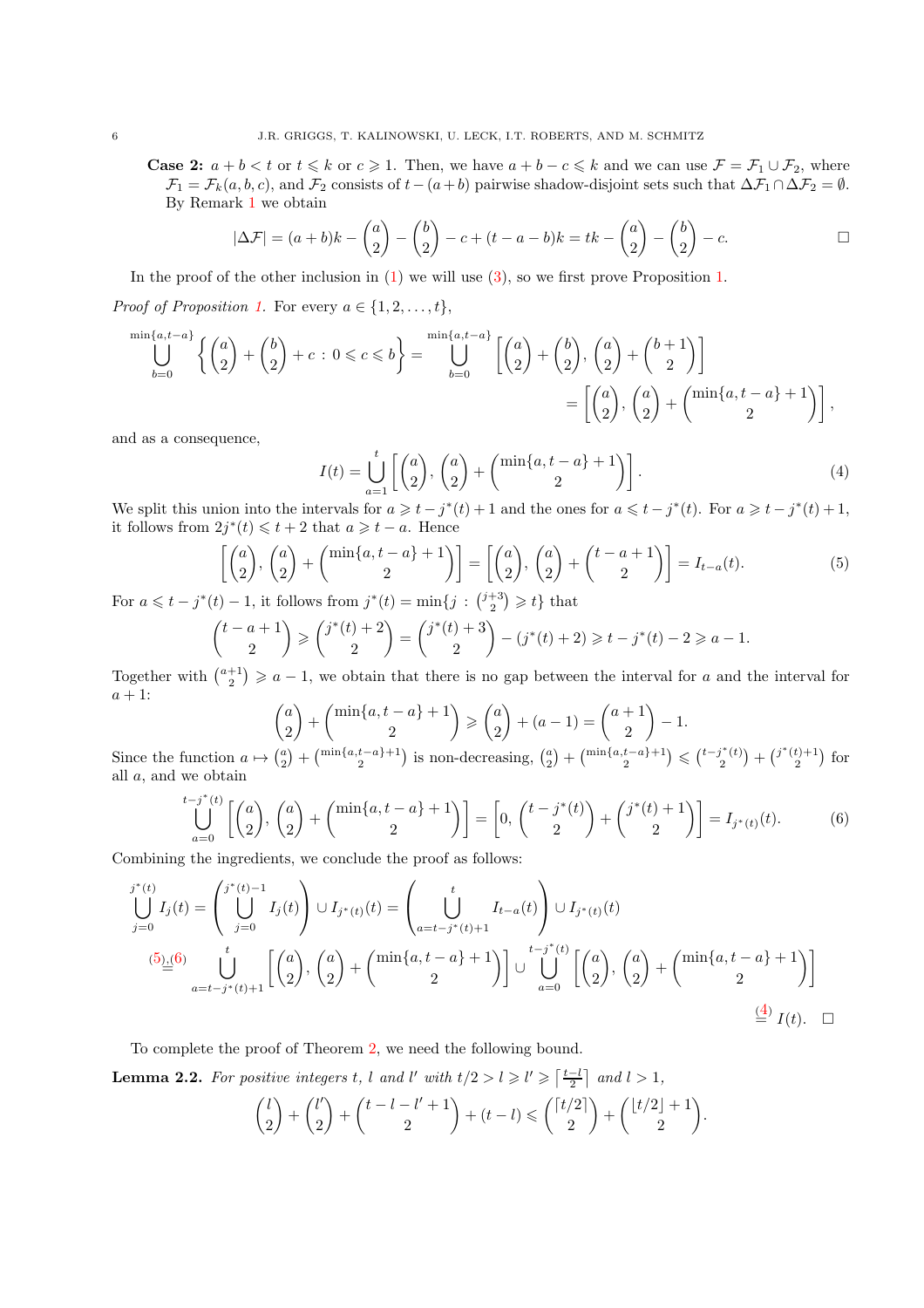*Proof.* Note that the assumptions imply  $t \ge 5$ . Fix  $t \ge 5$  and set  $f(l, l') = \binom{l}{2} + \binom{l'}{2}$  $\binom{l'}{2} + \binom{t-l-l'+1}{2} + (t-l).$  If  $l > l' \geqslant \left\lceil \frac{t-l}{2} \right\rceil$  then

$$
f(l, l'+1) - f(l, l') = l' - (t - l - l') = 2l' - (t - l) \ge 0.
$$

Hence, we can assume  $l' = l$ , and our task is reduced to showing that

$$
2\binom{l}{2} + \binom{t-2l+1}{2} + (t-l) \leq \binom{\lceil t/2 \rceil}{2} + \binom{\lfloor t/2 \rfloor + 1}{2}
$$

whenever  $t/2 > l \geqslant \lceil \frac{t-l}{2} \rceil$ . Now

$$
f(l+1, l+1) - f(l, l) = 2l - (t - 2l) - (t - 2l - 1) - 1 = 6l - 2t \ge 0,
$$

hence, we can assume  $l = \lceil t/2 \rceil - 1$ , and our task is reduced to verifying

$$
2\binom{\lceil t/2 \rceil - 1}{2} + \binom{t - 2\lceil t/2 \rceil + 3}{2} + \left\lfloor \frac{t}{2} \right\rfloor \le \binom{\lceil t/2 \rceil}{2} + \binom{\lfloor t/2 \rfloor + 1}{2}.
$$

For even  $t$ , this follows from

$$
2\binom{t/2-1}{2} + 3 + \frac{t}{2} = \binom{t/2}{2} + \binom{t/2-1}{2} + 4 \le \binom{t/2}{2} + \binom{t/2+1}{2},
$$

where we used  $t \geq 6$ . For odd t, we conclude by noticing

$$
2\left(\frac{\frac{t-1}{2}}{2}\right) + 1 + \frac{t-1}{2} = \left(\frac{\frac{t+1}{2}}{2}\right) + \left(\frac{\frac{t-1}{2}}{2}\right) + 1 \leq 2\left(\frac{\frac{t+1}{2}}{2}\right).
$$

<span id="page-6-0"></span>**Lemma 2.3.** For integers k and t with  $k \geq 2$  and  $1 \leq t \leq k+1$ ,  $\sigma(t, k) \subseteq \{tk - x : x \in I(t)\}.$ 

*Proof.* The claim is trivial for  $t = 1$ , and we assume  $t > 1$ . Let F be a t-family of k-sets. By [\(3\)](#page-2-3), it is sufficient to show that  $|\Delta \mathcal{F}| \in \{tk - x : x \in I_j(t)\}\)$  for some j. Let  $\mathcal{A} \subseteq \mathcal{F}$  be a maximal subset with the property  $\left|\bigcup_{X \in \mathcal{A}} X\right| \leq k+1$ . Further, let  $l = |\mathcal{A}|$  and  $\mathcal{B} = \mathcal{F} \setminus \mathcal{A}$ , so that  $|\mathcal{B}| = t - l$ . Note that  $l > 1$ , because  $t > 1$ . For the shadow sizes we have the following bounds

<span id="page-6-3"></span><span id="page-6-2"></span><span id="page-6-1"></span>
$$
|\Delta \mathcal{A}| = lk - \binom{l}{2},\tag{7}
$$

$$
(t-l)k - \binom{t-l}{2} \le |\Delta \mathcal{B}| \le (t-l)k,\tag{8}
$$

$$
|\Delta \mathcal{A} \cap \Delta \mathcal{B}| \leq t - l. \tag{9}
$$

We use induction on  $t$  to show the following claim.

Claim. If  $l \geq t/2$  then  $tk - \binom{l}{2} - \binom{t-l+1}{2} \leq \left|\Delta \mathcal{F}\right| \leq tk - \binom{l}{2}$ , and if  $l < t/2$  then  $\left|\Delta \mathcal{F}\right| \geq tk - \binom{\lceil t/2 \rceil}{2} - \binom{\lfloor t/2 \rfloor + 1}{2}$ . Before proving this claim, we show how it can be used to deduce the statement of the lemma. For  $l \geq$ 

 $t - j^*(t) + 1$ , the claim implies  $|\Delta \mathcal{F}| \in I_{t-l}(t, k)$ . For  $l \leq t - j^*(t)$ , we obtain  $|\Delta \mathcal{F}| \in I_{j^*(t)}(t, k)$ , because the function  $j \mapsto {\binom{t-j}{2}} + {\binom{j+1}{2}}$  is non-increasing for  $j \in \{0, 1, \ldots, \lfloor t/2 \rfloor\}$ . Hence,

$$
tk - \binom{l}{2} - \binom{t-l+1}{2} \geqslant tk - \binom{t-j^*(t)}{2} - \binom{j^*(t)+1}{2}
$$

for  $\lfloor t/2 \rfloor \leq l \leq t - j^*(t)$ . It remains to establish the claim. The base case  $t = 1$  is trivial, so we assume  $t \geq 2$ . Combining  $(7)$ ,  $(8)$  and  $(9)$ , we obtain

$$
tk - \binom{l}{2} - \binom{t-l}{2} - (t-l) \leq |\Delta \mathcal{F}| \leq tk - \binom{l}{2}.
$$

As the left hand side equals  $tk - \binom{l}{2} - \binom{t-l+1}{2}$  this concludes the argument for  $l \geq t/2$ . For  $l < t/2$ , let  $C \subseteq \mathcal{B}$ be a maximal subset with the property  $\left|\bigcup_{X \in \mathcal{C}} X\right| \leq k+1$ . Further, let  $l' = |\mathcal{C}|$  and  $\mathcal{D} := \mathcal{B} \setminus \mathcal{C}$ , so that  $|\mathcal{D}| = t - l - l'$ . The maximality of A implies  $l' \leq l$ .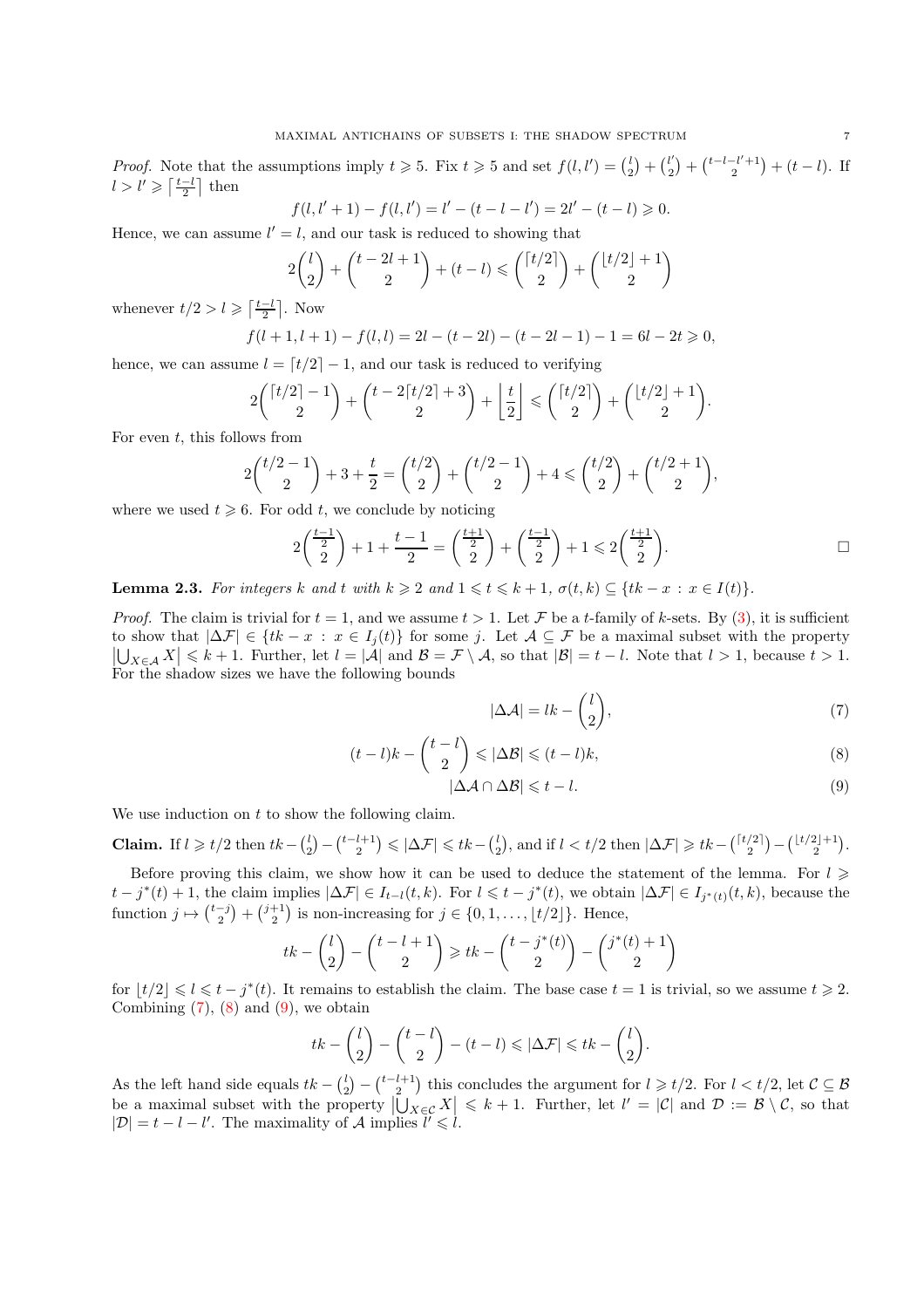**Case 1:**  $l' \geq \frac{t-l}{2}$ . Applying the induction hypothesis to  $\beta$ , we obtain

$$
(t-l)k - \binom{l'}{2} - \binom{t-l-l'+1}{2} \leqslant |\Delta \mathcal{B}| \leqslant (t-l)k - \binom{l'}{2}.
$$

Combining this with  $(7)$  and  $(9)$ ,

$$
|\Delta \mathcal{F}| \geqslant tk - \binom{l}{2} - \binom{l'}{2} - \binom{t-l-l'+1}{2} - (t-l).
$$

**Case 2:**  $l' < \frac{t-l}{2}$ . By induction,

$$
|\Delta \mathcal{B}| \geqslant (t-l)k - \binom{\lceil \frac{t-l}{2} \rceil}{2} - \binom{\lfloor \frac{t-l}{2} \rfloor + 1}{2},
$$

and together with  $(7)$  and  $(9)$ ,

$$
|\Delta \mathcal{F}| \geqslant tk - \binom{l}{2} - \binom{\lceil \frac{t-l}{2} \rceil}{2} - \binom{\lfloor \frac{t-l}{2} \rfloor + 1}{2} - (t-l).
$$

In both cases, the claim follows with Lemma [2.2.](#page-5-3)

<span id="page-7-0"></span>Combining Lemmas [2.1](#page-4-0) and [2.3,](#page-6-0) we have proved [\(1\)](#page-1-3). The next lemma provides the final part of Theorem [2.](#page-1-2)

**Lemma 2.4.** Let  $k \geq 2$  and  $1 \leq t \leq k+1$  be integers. Then for every  $s \in \sigma(t,k)$  there exists a set system  $\mathcal{F} \subseteq \binom{[k+4]}{k}$  such that  $|\mathcal{F}| = t$  and  $|\Delta \mathcal{F}| = s$ .

<span id="page-7-1"></span>To prove this we need one more lemma which says that for a  $(t - 1)$ -family of k-sets on the ground set  $[k+4]$  we can always add a k-set that yields k new shadow elements.

**Lemma 2.5.** Let  $k \geq 2$  and t be integers with  $1 \leq t \leq k+1$ , and assume that  $\mathcal{F} \subseteq \binom{[k+4]}{k}$  satisfies  $|\mathcal{F}| = t-1$ . Then there exists a set  $A \in \binom{[k+4]}{k}$  such that  $\mathcal{F}' = \mathcal{F} \cup \{A\}$  satisfies  $|\Delta \mathcal{F}'| = |\Delta \mathcal{F}| + k$ .

*Proof.* For  $k \le 4$ . The number of 2-sets T with  $T \subseteq X$  for some  $X \in \mathcal{F}$  is at most  $(t-1)\binom{k}{2} \le k\binom{k}{2}$ . On the other hand, the total number of 2-sets  $T \subseteq [k+4]$  equals  $\binom{k+4}{2}$ . Thus, the number of 2-sets T that are not subset of any of the members of F is at least  $\binom{k+4}{2} - k\binom{k}{2}$ . For  $k = 2, 3, 4$  this number equals 13, 12, 4. Therefore, we can always find at least two 2-sets that are not subset of any of the members of F. For  $k = 4$ we take A as the union of two of these 2-sets (and add another arbitrary different element if they have an element in common). For  $k = 3$  the number of 2-sets that are not subset of any of the members of F is at least 12, so there are at least two of them that have an element in common. We take A as the union of these two 2-sets. For  $k = 2$  we let A consist of 2 different elements from two different of the 13 available 2-sets.

For  $k \geq 5$ , taking the shade in the ground set  $[k+4]$ , we have

$$
|\nabla \Delta \mathcal{F}| \leqslant 5 |\Delta \mathcal{F}| \leqslant 5(t-1)k \leqslant 5k^2 < \binom{k+4}{k},
$$

where the last inequality holds because  $k \geq 5$ . Therefore, there exists  $A \in \binom{[k+4]}{k} \setminus \nabla \Delta \mathcal{F}$ , and any such  $A$ does the job.  $\square$ 

*Proof of Lemma [2.4.](#page-7-0)* We proceed by induction on t. The base case  $t = 1$  is trivial, and we assume  $t \ge 2$ . Let  $s \in \sigma(t, k)$ . By [\(1\)](#page-1-3),  $s = tk - {a \choose 2} - {b \choose 2} - c$  for integers a, b, c satisfying  $a \geq b \geq c \geq 0$  and  $1 \leq a + b \leq t$ . If  $a+b \leq t-1$  then [\(1\)](#page-1-3) implies that  $s-k=s=(t-1)k-\binom{a}{2}-\binom{b}{2}-c \in \sigma(t-1,k)$ . By induction, there exists  $\mathcal{F}' \subseteq {[k+4] \choose k}$  with  $|\mathcal{F}'| = t-1$  and  $|\Delta \mathcal{F}'| = s-k$ , and then, by Lemma [2.5,](#page-7-1) we can add one more k-set to obtain  $\mathcal{F} \subseteq \binom{[k+4]}{k}$  with  $|\mathcal{F}| = t$  and  $|\Delta \mathcal{F}| = s$ . It remains the case  $a + b = t$ . If  $c \geq 1$ , then  $a + b - c \leq t - 1 \leq k$ , and Remark [1](#page-3-2) ensures that  $\mathcal{F}_k(a, b, c) \subseteq \binom{[k+2]}{k}$  does the job. If  $c = 0$  then we can assume that  $b \geq 1$  because  $\binom{1}{2} = \binom{0}{2}$ . But then  $s = tk - \binom{a}{2} - \binom{b}{2} - 0 = tk - \binom{a}{2} - \binom{b-1}{2} - (b-1)$ , and we can take  $\mathcal{F}_k(a, b-1, b-1)$ .  $\Box$ 

Now we put together the ingredients to prove Theorem [2.](#page-1-2)

*Proof of Theorem [2.](#page-1-2)* From Lemmas [2.1](#page-4-0) and [2.3,](#page-6-0) we obtain [\(1\)](#page-1-3). The final claim is Lemma [2.4.](#page-7-0)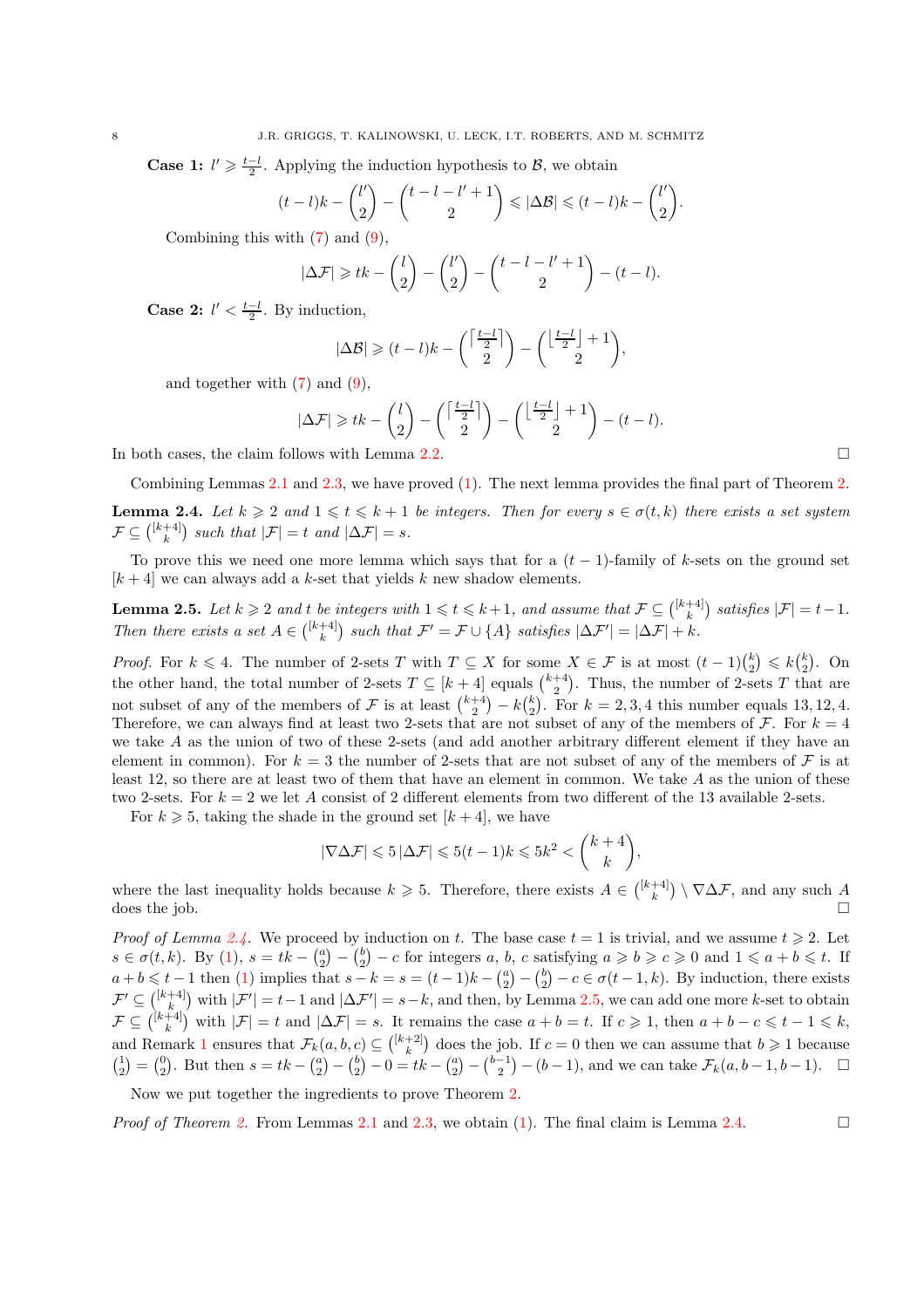**Remark 2.** It follows easily from the proofs of Lemmas [2.4](#page-7-0) and [2.5](#page-7-1) that for  $t \leq \frac{k+2}{2}$  even the ground set  $[k+2]$  is sufficient. For the general statement, the bound  $k+4$  cannot be improved, because for  $k=2$  and  $t = 3$  the ground set must have at least 6 elements to allow a shadow of size  $tk = 6$ .

### 3. Sizes of large maximal antichains

<span id="page-8-1"></span><span id="page-8-0"></span>In this section, we establish Theorem [1](#page-1-1) by proving the following result which, in view of Theorem [2,](#page-1-2) is an equivalent reformulation.

**Theorem [1](#page-1-1)'.** Let n be a positive integer, set  $k = \lceil n/2 \rceil$  and let m be a positive integer with  $\binom{n}{k} - k^2 \leq m \leq \binom{n}{k}$ . There exists a maximal antichain of size m in  $B_n$  if and only if

$$
\binom{n}{k}-m\in \bigcup_{t=0}^k\left(\sigma(t,k)\cup \sigma(t,n-k)\right).
$$

In order to obtain a maximal antichain A whose size is close to  $\binom{n}{k}$ , it is natural to take a small family  $\mathcal{F} \subseteq \binom{[n]}{l+1}, l \in \{k, n-k\}$ , say with  $|\mathcal{F}| = t$  and set  $\mathcal{A} = \mathcal{F} \cup \binom{[n]}{l} \setminus \Delta \mathcal{F}$ . Then

$$
m = |\mathcal{F}| + \binom{n}{k} - |\Delta \mathcal{F}| = \binom{n}{k} - (s - t)
$$

for some  $s \in \sigma(t, l + 1)$ , and  $\binom{n}{k} - m \in \sigma(t, l)$  follows since [\(1\)](#page-1-3) implies

<span id="page-8-4"></span>
$$
\sigma(t,l) = \sigma(t,l-1) + t \quad \text{for all } t, l \text{ with } 1 \leq t \leq l. \tag{10}
$$

Remember that  $S(n)$  denotes the set of sizes of maximal antichains in  $B_n$ . In the proof of Theorem [1](#page-8-1)' we will see that for  $m \in S(n)$  with  $m \geqslant {n \choose k} - k^2$  there is always an antichain of size m which has this form (except for some very small values of  $n$  which have to be treated separately). We start by proving the easier of the two directions in Theorem [1](#page-8-1)'.

<span id="page-8-2"></span>**Lemma 3.1.** Let  $1 \leq k \leq n$ . For every  $\mathcal{F} \subseteq \binom{[n]}{k}$  with  $|\mathcal{F}| < k$ , the antichain  $\mathcal{A} = \mathcal{F} \cup \binom{[n]}{k-1} \setminus \Delta \mathcal{F}$  is maximal.

*Proof.* Assume there is a  $Y \in B_n \setminus A$  such that  $A \cup \{Y\}$  is an antichain. Let  $X \in \binom{[n]}{k}$  with  $X \subseteq Y$  or  $Y \subseteq X$ . Then  $X \notin \mathcal{F}$  and  $\mathcal{A} \cup \{X\}$  is an antichain. Let  $\mathcal{F} = \{A_1, \ldots, A_t\}$ . As  $|\Delta X| = k > t$  and  $|\Delta X \cap \Delta A_i| \leq 1$  for  $i = 1, \ldots, t$ , we conclude that  $\Delta X \not\subseteq \Delta \mathcal{F}$ , and  $\mathcal{A} \cup \{X\}$  is not an antichain, a contradiction.

<span id="page-8-3"></span>**Lemma 3.2.** Let n be a positive integer, set  $k = \lceil n/2 \rceil$  and let m be a positive integer with  $\binom{n}{k} - k^2 \leq m \leq \binom{n}{k}$ . If  $m = \binom{n}{k} - s$  with  $s \in \sigma(t, k) \cup \sigma(t, n - k)$  for some  $t \in \{0, \ldots, k\}$  then  $m \in S(n)$ .

In view of the discussion above, this lemma looks almost trivial, but a bit of work is still needed, because for  $s \in \sigma(t, l)$ , Theorem [2](#page-1-2) guarantees the existence of  $\mathcal{F} \subseteq \binom{[n]}{l+1}$  with  $|\mathcal{F}| = t$  and  $|\Delta \mathcal{F}| = s + t$  only if  $n \geq (l + 1) + 4.$ 

*Proof.* If  $n \geq 10$ , then  $n \geq (k+1)+4$  and, by Theorem [2,](#page-1-2) there exists a family  $\mathcal{F} \subseteq \binom{[n]}{l+1}, l \in \{k, n-k\}$ with  $|\mathcal{F}| = t$  and  $|\Delta \mathcal{F}| = t + s$ . The antichain  $\mathcal{A} = \mathcal{F} \cup {\binom{[n]}{l}} \setminus \Delta \mathcal{F}$  has size  $|\mathcal{A}| = m$  and is maximal by Lemma [3.1,](#page-8-2) and thus,  $m \in S(n)$ . We now assume  $n \leq 9$ . If  $m \leq n$  then the antichain  $\mathcal{A} = \{\{i\} : i =$  $1, \ldots, m-1$   $\cup$   $\{ \{m, m+1, \ldots, n\} \}$  has size  $|\mathcal{A}| = m$ . As the antichain  $\mathcal{A} = \binom{[n]}{k}$  has size  $\binom{n}{k}$ , we can assume  $n < m < {n \choose k}$ . For  $n \le 3$ , there is no such m, and for  $n = 4$ , Theorem [2](#page-1-2) implies that  $m = 5$  does not satisfy the assumption of the lemma. From now on, we specify a maximal flat antichain  $\mathcal{A} \subseteq \binom{[n]}{l} \cup \binom{[n]}{l-1}$  by writing down its l-sets. For  $n = 5$ , we need the sizes  $m \in \{6, 7, 8\}$ . These are obtained by the maximal antichain in  $\binom{[5]}{3}$   $\cup$   $\binom{[5]}{2}$  with 3-sets 123 and 145, the maximal antichain in  $\binom{[5]}{4}$   $\cup$   $\binom{[5]}{3}$  with 4-set 1234 and the maximal antichain in  $\binom{5}{3}$   $\cup$   $\binom{5}{2}$  with 3-set 123. For  $n \ge 6$ , we use graphs similar to  $G(a, b, c)$ , sometimes extended by some additional vertex disjoint edges. More precisely, if G is a triangle-free graph on the vertex set  $[l+2]$ with t edges and c pairs of adjacent edges, then the maximal flat antichain on levels l and  $l-1$  whose l-sets are the sets  $[l + 2] \setminus e, e \in E(G)$ , has size  $\binom{n}{l-1} - t(l-1) + c$ . We will use the graphs with the following edge sets ( $E_{tc}$  is the edge set of a graph with t edges and c pairs of adjacent edges):

• 
$$
E_{10} = \{12\},\
$$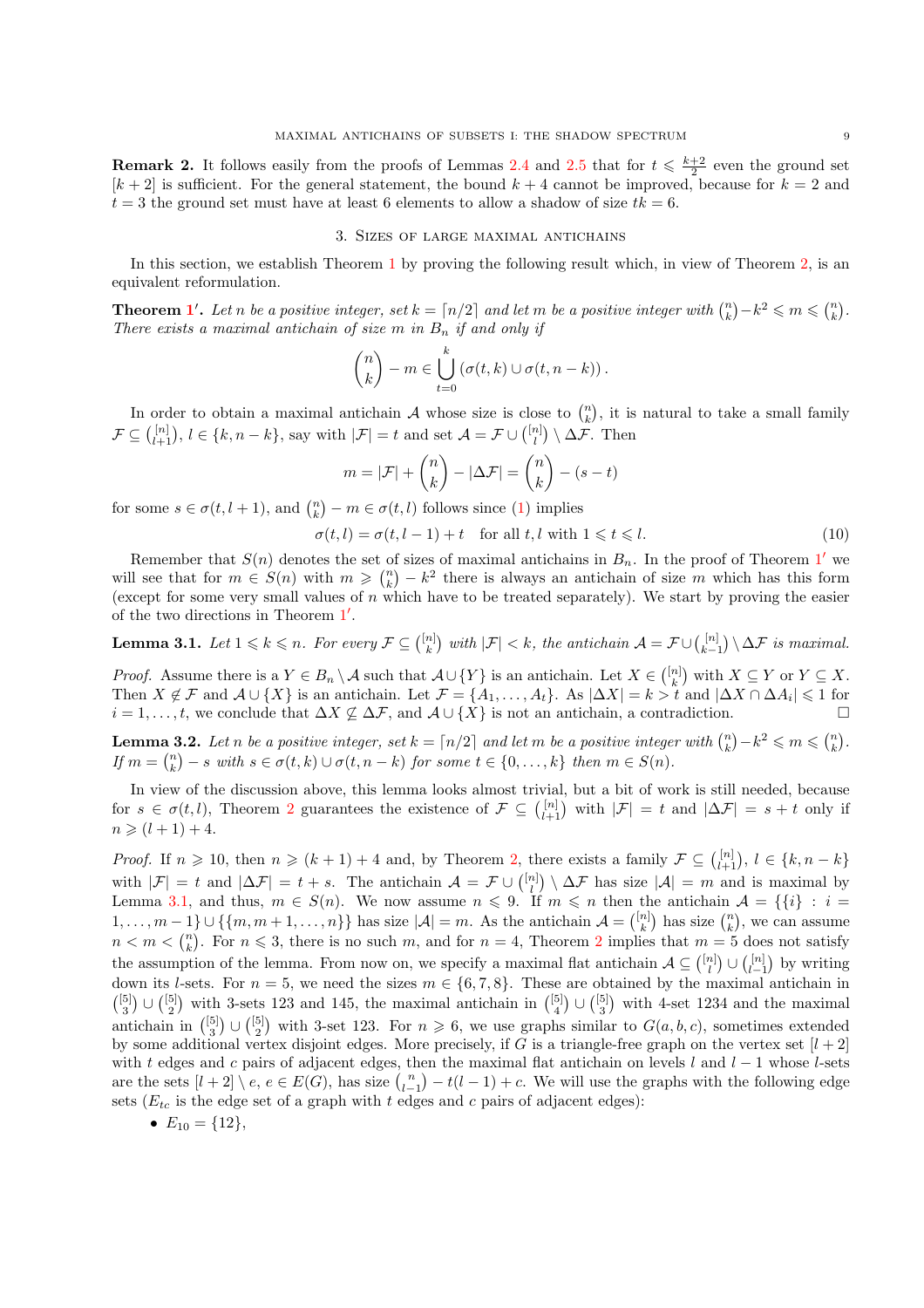- $E_{21} = \{12, 13\}, E_{20} = \{12, 34\},$
- $E_{33} = \{12, 13, 14\}, E_{32} = \{12, 23, 34\}, E_{31} = \{12, 13, 45\}, E_{30} = \{12, 34, 56\}$
- $E_{44} = \{12, 13, 14, 25\}, E_{43} = \{12, 13, 14, 56\}, E_{42} = \{12, 23, 34, 56\}, E_{41} = \{12, 13, 45, 67\}, E_{40} =$ {12, 34, 56, 78}
- $E_{54} = \{12, 13, 14, 25, 67\}, E_{53} = \{12, 13, 14, 56, 78\}, E_{52} = \{12, 23, 34, 56, 78\}, E_{51} = \{12, 13, 45, 67, 89\}$
- $E_{65} = \{12, 13, 14, 25, 56\}$
- $n = 6$ : We need the sizes  $m \in \{11, \ldots, 15, 17\}$ . These are obtained by the maximal flat antichains on levels 4 and 3, corresponding to the graphs with the edge sets  $E_{10}$ ,  $E_{21}$ ,  $E_{20}$ ,  $E_{32}$ ,  $E_{31}$ ,  $E_{30}$ .
- $n = 7$ : We need the sizes  $m \in \{19, \ldots, 32\}$ . The antichains on levels 5 and 4 corresponding to the graphs with edge sets  $E_{10}$ ,  $E_{2c}$ ,  $c \in \{0, 1\}$ ,  $E_{3c}$ ,  $c \in \{0, \ldots, 3\}$ ,  $E_{4c}$ ,  $c \in \{1, 2, 3\}$  and  $E_{54}$  have sizes 31, 28, 27, 26, 25, 24, 23, 22, 21, 20 and 19. The missing sizes 32, 30 and 29 are obtained by the antichains on levels 4 and 3 corresponding to the graphs with edge sets  $E_{10}$ ,  $E_{21}$  and  $E_{20}$ .
- $n = 8$ : We need the sizes  $m \in \{54, \ldots, 63, 66\}$ . These are obtained by the maximal antichains on levels 5 and 4 corresponding to the edge sets  $E_{10}$ ,  $E_{21}$ ,  $E_{20}$ ,  $E_{3c}$ ,  $c \in \{0, \ldots, 3\}$ , and  $E_{4c}$ ,  $c \in \{0, \ldots, 4\}$ .
- $n = 9$ : We need the sizes  $m \in \{101, \ldots, 119, 121, 122\}$ . The sizes of the maximal antichains on levels 6 and 5, and on levels 5 and 4, respectively, corresponding to the edge sets are indicated in Table [1,](#page-9-0) and this concludes the proof.  $\Box$

TABLE 1. The sizes of the maximal flat antichains corresponding to edge sets for  $n = 9$ .

<span id="page-9-0"></span>

| edge sets                |                    | levels $6$ and $5$ levels $5$ and $4$ |  |  |
|--------------------------|--------------------|---------------------------------------|--|--|
| $E_{10}$                 | 121                | 122                                   |  |  |
| $E_{20}$ , $E_{21}$      | 116, 117           | 118, 119                              |  |  |
| $E_{30}, \ldots, E_{33}$ | $111, \ldots, 114$ | $114, \ldots, 117$                    |  |  |
| $E_{40}, \ldots, E_{44}$ | $106, \ldots, 110$ | $110, \ldots, 114$                    |  |  |
| $E_{51}, \ldots, E_{54}$ | $102, \ldots, 105$ | $107, \ldots, 110$                    |  |  |
| $E_{65}$                 | 101                | 107                                   |  |  |

The hard direction in Theorem  $1'$  $1'$  is the implication

<span id="page-9-3"></span>
$$
\binom{n}{k} - m \notin \bigcup_{t=0}^{k} \left( \sigma(t, k) \cup \sigma(t, n - k) \right) \implies m \notin S(n) \tag{11}
$$

<span id="page-9-2"></span>for all m with  $\binom{n}{k} - k^2 \leq m \leq \binom{n}{k}$ . The next lemma allows us to assume  $m \geq \binom{n}{k} - \binom{k+1}{2} + 2$ .

**Lemma 3.3.** Let n be a positive integer, set  $k = \lceil n/2 \rceil$  and let m be a positive integer with  $\binom{n}{k} - k^2 \leq m \leq \binom{n}{k}$ . If  $\binom{n}{k} - m \notin \bigcup_{t=0}^{k} \sigma(t, k)$  then  $m \geqslant \binom{n}{k} - \binom{k+1}{2} + 2$ .

Proof. The claim follows from the inclusion

<span id="page-9-1"></span>
$$
\left[ \binom{k+1}{2} - 1, \ k^2 \right] \subseteq \bigcup_{t=0}^{k} \sigma(t, k). \tag{12}
$$

For  $1 \leq k \leq 4$ , we verify this by hand:  $\{0,1\} \subseteq \sigma(0,1) \cup \sigma(1,1)$ ,  $[2,4] \subseteq \sigma(1,2) \cup \sigma(2,2)$ ,  $[5,9] \subseteq \sigma(2,3) \cup \sigma(3,3)$ and  $[9, 16] \subseteq \sigma(3, 4) \cup \sigma(4, 4)$ . In order to prove  $(12)$  for  $k \geq 5$ , we use  $\sigma(t, k) \supseteq I_{j^*(t)}(t, k) = [tk - f(t), tk]$ , where

$$
f(t) = {t - \lceil \sqrt{2t - 5/2} \rceil \choose 2} + \binom{\lceil \sqrt{2t - 5/2} \rceil + 1}{2},
$$

and we take the union only over  $t \geq \lfloor (k+1)/2 \rfloor$ . In other words, we verify the following inequalities:

- (i) For  $t = \left[\frac{k+1}{2}\right]$ ,  $tk f(t) \leq \binom{k+1}{2} 1$ , and
- (ii) for  $\left\lceil \frac{k+1}{2} \right\rceil < t \leq k$ ,  $tk f(t) \leq (t-1)k + 1$ .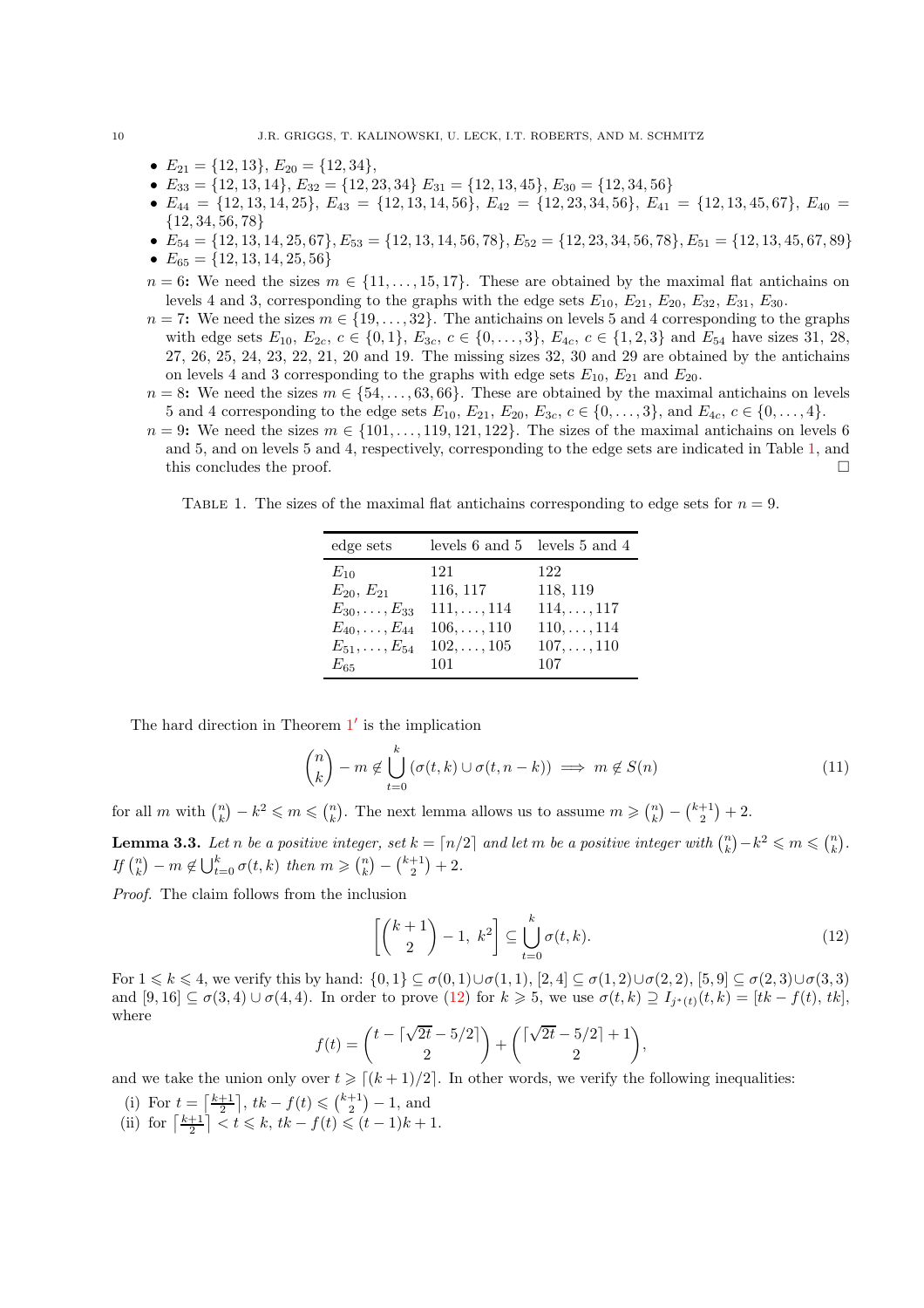Rearranging these inequalities, we want to verify that

$$
f\left(\left\lceil\frac{k+1}{2}\right\rceil\right) \geqslant \begin{cases} 1 & \text{if } k \text{ is odd,} \\ \frac{k}{2} + 1 & \text{if } k \text{ is even.} \end{cases}
$$

and  $f(t) \geq k-1$  for  $\left\lceil \frac{k+1}{2} \right\rceil < t \leq k$  $\left\lceil \frac{k+1}{2} \right\rceil < t \leq k$  $\left\lceil \frac{k+1}{2} \right\rceil < t \leq k$ . For  $5 \leq k \leq 26$ , this follows from Table 2 and the fact that f is increasing. For  $k \geq 27$  we show that  $f([k/2]) \geq k$ , and this is sufficient by the monotonicity of f. We start with the

TABLE 2. The values  $f(t)$  for  $3 \le t \le 10$ .

<span id="page-10-0"></span>

| $t$ 3 4 5 6 7 8 9 10        |  |  |  |  |
|-----------------------------|--|--|--|--|
| $f(t)$ 3 4 7 11 13 18 24 31 |  |  |  |  |

bound

$$
f(\lceil k/2 \rceil) \geq \binom{\lceil k/2 \rceil - \lceil \sqrt{2\lceil k/2 \rceil} - 5/2 \rceil}{2} \geq \frac{1}{2} \left( \frac{k}{2} - \sqrt{k} \right) \left( \frac{k}{2} - \sqrt{k} - 1 \right).
$$

Simplifying the inequality  $\frac{1}{2} \left( \frac{k}{2} - \frac{1}{2} \right)$  $\sqrt{k}$ )  $\left(\frac{k}{2}-\right)$  $(\sqrt{k}-1) \geq k$  we find that it is equivalent to

$$
0 \le k\sqrt{k} - 4k - 6\sqrt{k} + 4 = \sqrt{k} \left(\sqrt{k} - 2 - \sqrt{10}\right) \left(\sqrt{k} - 2 + \sqrt{10}\right) + 4,
$$
  
very  $k \ge \left[ (2 + \sqrt{10})^2 \right] = 27.$ 

which is true for every  $k \geqslant \left[ (2 + \sqrt{10})^2 \right]$ 

<span id="page-10-1"></span>From Lemma [3.3](#page-9-2) it follows that in order to complete the proof of Theorem  $1'$  $1'$  by establishing  $(11)$ , we need to prove the following Lemma.

**Lemma 3.4.** Let n be a positive integer, set  $k = \lceil n/2 \rceil$  and let m be a positive integer with  $\binom{n}{k} - \binom{k+1}{2} + 2 \leq$  $m \leqslant {n \choose k}$ . If  $m \in S(n)$  then  ${n \choose k} - m \in \bigcup_{t=0}^{k} (\sigma(t, k) \cup \sigma(t, n - k))$ .

Before proving Lemma [3.4,](#page-10-1) we briefly summarize the proof of Theorem [1](#page-8-1)', assuming the lemmas that have been stated so far.

*Proof of Theorem [1](#page-8-1)'*. The "if"-direction of the claimed equivalence is Lemma [3.2.](#page-8-3) For the "only-if"-direction, we can assume, by Lemma [3.3,](#page-9-2) that  $m \geq {n \choose k} - {k+1 \choose 2} + 2$ , and then Lemma [3.4](#page-10-1) concludes the argument.  $\Box$ 

<span id="page-10-2"></span>It remains to prove Lemma [3.4,](#page-10-1) and we obtain this as a consequence of the following result.

**Lemma 3.5.** Let n be a positive integer, set  $k = \lfloor n/2 \rfloor$  and let m be an integer with  $m \in S(n)$  and  $\binom{n}{k} - \binom{k+1}{2} + \binom{k+1}{2}$  $2 \leqslant m \leqslant {n \choose k}$ . Then there exists a family  $\mathcal{F} \in \binom{[n]}{l+1}$ ,  $l \in \{k, n-k\}$ , and  $|\mathcal{F}| \leqslant k$  such that  $m = \binom{n}{k} + |\mathcal{F}| - |\Delta \mathcal{F}|$ .

Before proving Lemma [3.5](#page-10-2) we explain how Lemma [3.4](#page-10-1) follows from it.

*Proof of Lemma [3.4.](#page-10-1)* It follows from Lemma [3.5,](#page-10-2) that  $m \in S(n)$  implies the existence of a family  $\mathcal{F} \subseteq \binom{[n]}{l+1}$ ,  $l \in \{k, n-k\}$  with  $|\mathcal{F}| = t \leq k$  and

$$
\binom{n}{k}-m=|\Delta\mathcal{F}|-|\mathcal{F}|\in\sigma(t,l+1)-t\stackrel{(10)}{=}\sigma(t,l).
$$

The proof of Lemma [3.5](#page-10-2) is a bit involved, and needs five auxiliary lemmas. We start with an antichain  $A$ of the required large size, and first establish that this forces A to be contained in three central levels of  $B_n$ (Lemmas [3.6](#page-10-3) and [3.7\)](#page-11-0). In Lemma [3.8,](#page-11-1) we show that  $A$  is very close to being a complete level. Then we need a lemma which says that certain sums of shadow sizes are again shadow sizes (Lemma [3.9\)](#page-12-0) to conclude that we can assume that  $A$  is flat, that is, it is contained in two consecutive levels (Lemma [3.10\)](#page-14-0).

<span id="page-10-3"></span>**Lemma 3.6.** Let n be a positive integer, set  $k = \lfloor n/2 \rfloor$ , and let A be an antichain in  $B_n$  with size  $|A| \geq$  $\binom{n}{k} - \binom{k+2}{2} + 2.$ 

- (i) If  $n = 2k$  then  $\mathcal{A} \subseteq \binom{[n]}{k-1} \cup \binom{[n]}{k} \cup \binom{[n]}{k+1}$ .
- (ii) If  $n = 2k 1$  then  $\mathcal{A} \subseteq \binom{[n]}{k-2} \cup \binom{[n]}{k-1} \cup \binom{[n]}{k} \cup \binom{[n]}{k+1}$ .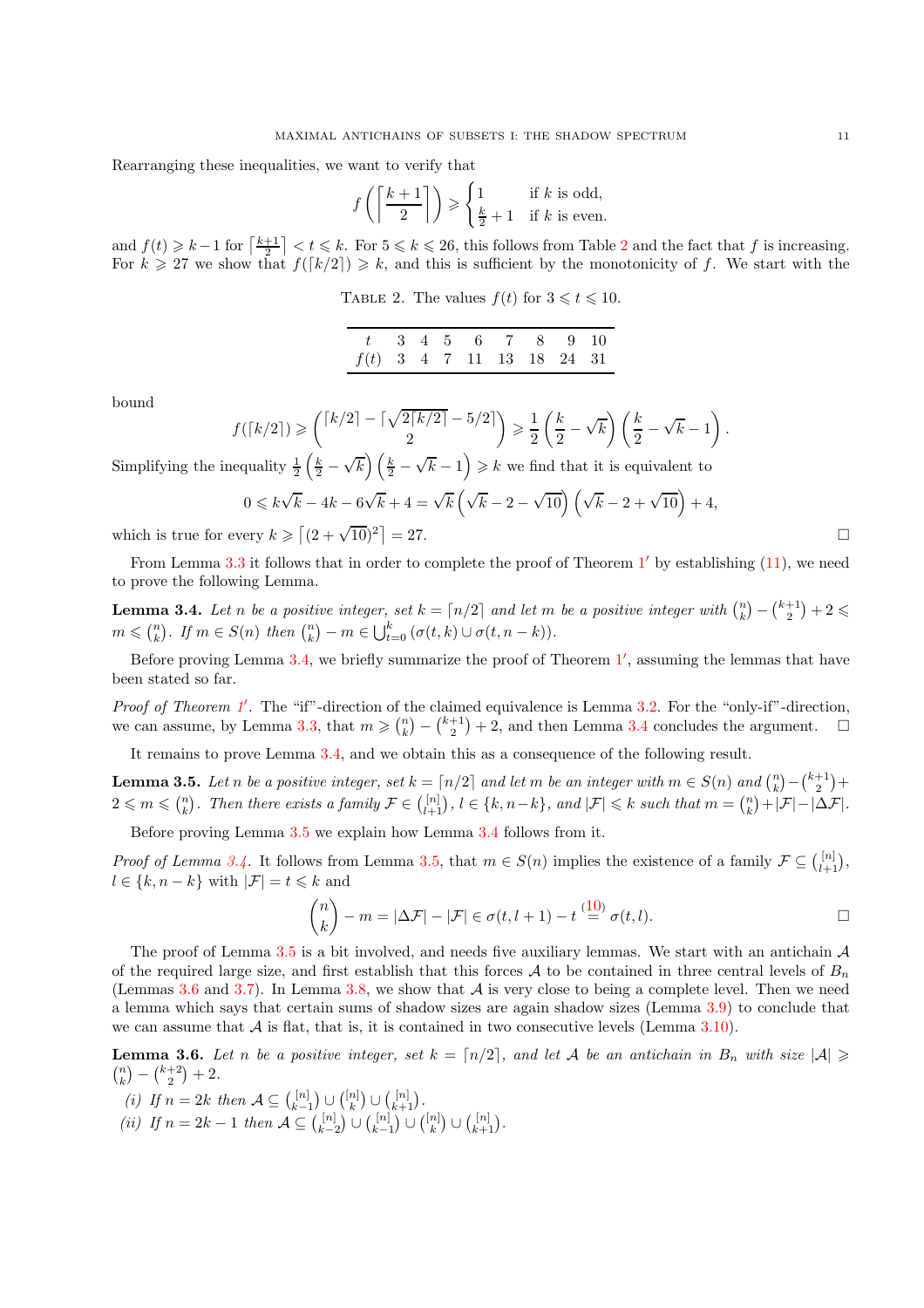*Proof.* We first show that all the sets in A have size at most  $k+1$ . As the family consisting of the complements of the members of A is also a maximal antichain this implies that all members of A have size at least  $k - 1$  if n is even, and at least  $k-2$  if n is odd, and this proved the statement. For the sake of contradiction, assume that A contains a set of size at least  $k + 2$ . Without loss of generality, we can also assume that A is left compressed. As in a standard proof of Sperner's theorem, we can repeatedly replace  $\mathcal{A} \cap \binom{[n]}{i}$  by its shade if i  $i < k$  and by its shadow if  $i > k + 2$ . This yields an antichain  $\mathcal{A}' \subseteq \binom{[n]}{k} \cup \binom{[n]}{k+1} \cup \binom{[n]}{k+2}$  with  $|\mathcal{A}'| \geq |\mathcal{A}|$ . Let  $\mathcal{B} = \mathcal{A}' \cap {[n] \choose k+2}$ , fix any  $X \in \mathcal{B}$ , and replace  $\mathcal{B} \setminus \{X\}$  by  $\Delta \mathcal{B} \setminus \Delta X$ , that is, set

 $\mathcal{A}'' = (\mathcal{A}' \setminus (\mathcal{B} \setminus \{X\})) \cup (\Delta \mathcal{B} \setminus \Delta X).$ 

Now we replace  $\mathcal{B}' := \mathcal{A}'' \cap \binom{[n]}{k+1}$  by  $\Delta \mathcal{B}' \setminus \Delta^2 X$ , that is, we set

$$
\mathcal{A}'''=(\mathcal{A}\setminus\mathcal{B}')\cup(\Delta\mathcal{B}'\setminus\Delta^2X).
$$

Then  $\mathcal{A}'''$  is a maximal antichain containing exactly 1  $(k+2)$ -set and  $\binom{n}{k} - \binom{k+2}{2}$  k-sets, and we obtain

$$
1 + {n \choose k} - {k+2 \choose 2} = |\mathcal{A}'''| \ge |\mathcal{A}''| \ge |\mathcal{A}'| - (|\mathcal{B}|-1) + (|\Delta \mathcal{B}| - (k+2))
$$
  
\n
$$
\ge |\mathcal{A}| - (|\mathcal{B}|-1) + (|\Delta \mathcal{B}| - (k+2)) \ge {n \choose k} - {k+2 \choose 2} + 2 - (|\mathcal{B}|-1) + (|\Delta \mathcal{B}| - (k+2)).
$$

This simplifies to  $|\Delta \mathcal{B}| \leq |\mathcal{B}| + k$ . By the normalized matching condition

$$
\left|\Delta \mathcal{B}\right|\geqslant \frac{{n\choose k+1}}{{n\choose k+2}}\left|\mathcal{B}\right|=\frac{k+2}{n-k-1}\left|\mathcal{B}\right|,
$$

which together with  $|\Delta \mathcal{B}| \leq |\mathcal{B}| + k$  implies

$$
|\mathcal{B}| \leqslant \frac{k(n-k-1)}{2k-n+3} \leqslant \frac{k(k-1)}{3} \leqslant \binom{k+4}{k+2}.
$$

Hence  $\mathcal{B} \subseteq \binom{[k+4]}{k+2}$ , and we can apply the normalized matching condition again to obtain

$$
|\Delta\mathcal{B}|\geqslant\frac{\binom{k+4}{k+1}}{\binom{k+4}{k+2}}\left|\mathcal{B}\right|=\frac{k+2}{3}\left|\mathcal{B}\right|,
$$

which together with  $|\Delta \mathcal{B}| \leqslant |\mathcal{B}| + k$  implies  $|\mathcal{B}| \leqslant 3 + 3/(k-1)$ . For  $k \geqslant 3$ , this implies  $|\mathcal{B}| \leqslant 4$ , but then  $|\Delta \mathcal{B}| > |\mathcal{B}|$  by the Kruskal-Katona theorem. The cases for  $k \leqslant 2$  can be checked  $|\Delta \mathcal{B}| > |\mathcal{B}|$  by the Kruskal-Katona theorem. The cases for  $k \leq 2$  can be checked by hand.

<span id="page-11-0"></span>**Lemma 3.7.** Let  $n = 2k - 1$ , and let A be an antichain in  $B_n$  with size  $|\mathcal{A}| \geq {n \choose k} - {k+1 \choose 2} + 2$ . Then  $\mathcal{A} \subseteq \binom{[n]}{k-2} \cup \binom{[n]}{k-1} \cup \binom{[n]}{k} \text{ or } \mathcal{A} \subseteq \binom{[n]}{k-1} \cup \binom{[n]}{k} \cup \binom{[n]}{k+1}.$ 

*Proof.* By Lemma [3.6](#page-10-3) we know that  $\mathcal{A} \subseteq \binom{[n]}{k-2} \cup \binom{[n]}{k-1} \cup \binom{[n]}{k}$ . Assume that A contains at least one  $(k+1)$ -set and at least one  $(k-2)$ -set. Without loss of generality, we assume that A is left-compressed, and we partition  $A = A_1 \cup A_2$  with  $A_1 = \{A \in \mathcal{A} : n \notin A\}$ ,  $A_2 = \{A \in \mathcal{A} : n \in A\}$ . By assumption,  $A_1$  contains at least one  $(k + 1)$ -set, and applying Lemma [3.6](#page-10-3) to the antichain in  $A_1$  in  $B_{n-1}$ , we have

$$
|\mathcal{A}_1| \leqslant \binom{n-1}{k-1} - \binom{k+1}{2} + 1.
$$

On the other hand,  $|\mathcal{A}_2| \leq {n-1 \choose k-1} = {n-1 \choose k}$ , hence

$$
|\mathcal{A}| = |\mathcal{A}_1| + |\mathcal{A}_2| \leqslant {n \choose k} - {k+1 \choose 2} + 1.
$$

<span id="page-11-1"></span>At this point, we can assume without loss of generality, that A lives on the three levels  $k-1$ , k and  $k+1$ . Next we show, that  $A$  must be almost a complete largest level.

**Lemma 3.8.** let n be a positive integer, set  $k = \lceil n/2 \rceil$ , and let  $A \subseteq {[n] \choose k-1} \cup {[n] \choose k} \cup {[n] \choose k+1}$  be an antichain in  $B_n$  with size  $|\mathcal{A}| \geqslant {n \choose k} - {k+1 \choose 2} + 2.$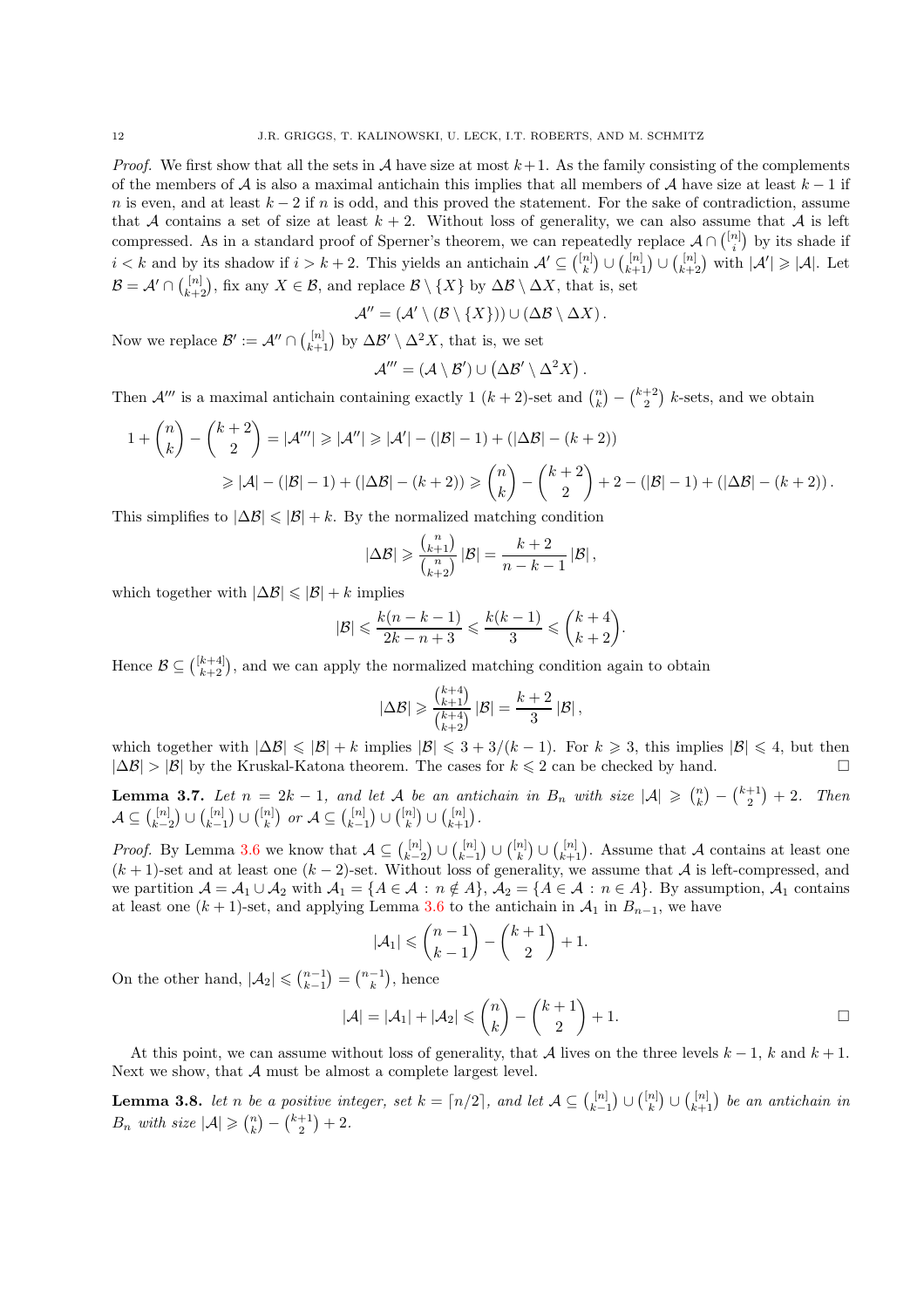(i) If 
$$
n = 2k
$$
 then  $\left| A \cap {n \choose k-1} \right| + \left| A \cap {n \choose k+1} \right| \le k+1$ .  
\n(ii) If  $n = 2k - 1$  then  $\left| A \cap {n \choose k-1} \right| + \left| A \cap {n \choose k+1} \right| \le k+1$  or  $A \subseteq {n \choose k-1} \cup {n \choose k}$  and  $\left| A \cap {n \choose k} \right| \le k+1$ .

*Proof.* We present only the proof of the first statement, the proof for the second one is similar. Set  $\mathcal{A}_1 =$  $\mathcal{A} \cap \binom{[n]}{k+1}, \mathcal{A}_2 = \mathcal{A} \cap \binom{[n]}{k-1}, \ t_1 = |\mathcal{A}_1| \text{ and } t_2 = |\mathcal{A}_2|. \text{ If } t_1 \geq k+2 \text{, then } |\Delta \mathcal{A}_1| \geq t_1 + \binom{k+1}{2} - 1 \text{, hence }$ 

$$
|\mathcal{A}| = \binom{n}{k} + (|\mathcal{A}_1| - |\Delta \mathcal{A}_1|) + (|\mathcal{A}_2| - |\nabla \mathcal{A}_2|) \le \binom{n}{k} - \binom{k+1}{2} + 1.
$$

Hence,  $t_1 \leq k+1$  and similarly,  $t_2 \leq k+1$ . For a positive integer  $t \leq 2(k+1)$ , let  $f(t)$  be the maximum value of

$$
\binom{n}{k} + (|\mathcal{A}_1| - |\Delta \mathcal{A}_1|) + (|\mathcal{A}_2| - |\nabla \mathcal{A}_2|)
$$

over all  $A_1 \subseteq {[n] \choose k+1}$  and  $A_2 \subseteq {[n] \choose k-1}$  with  $|A_i| \leq k+1$  and  $|A_1| + |A_2| = t$ . For  $t \geq k+2$ , the maximum is obtained for  $t_1 = k + 1$  and  $t_2 = t - (k + 1)$ , that is

$$
f(t) = \binom{n}{k} - (k+1)k + \binom{k+1}{2} - (t - (k+1))k + \binom{t - (k+1)}{2} \le \binom{n}{k} - \binom{k+1}{2},
$$
 and this concludes the proof.

In the final step we want to replace a maximal antichain  $A$  on three consecutive levels by another maximal antichain on two consecutive levels which has the same size as  $A$ . To prove that this is always possible we will use the fact that sums of certain shadow sizes are themselves shadow sizes. Specifically, we need the following result.

### <span id="page-12-0"></span>Lemma 3.9.

(i) If  $t \leq k$  then  $\sigma(1, k) + \sigma(t, k - 1) \subseteq \sigma(1 + t, k) \cup \sigma(1 + t, k - 1)$ . (ii) If  $t_1 \geq 2$  and  $t_1 + t_2 \leq k + 1$  then  $\sigma(t_1, k) + \sigma(t_2, k - 1) \subset \sigma(t_1 + t_2, k)$ .

In the proof of Lemma [3.9](#page-12-0) we will use graphs obtained by gluing  $G(a, b, c)$  and  $G(a', b', c')$ , as defined in Section [2,](#page-3-0) in the following way.

**Definition 3.** Let  $a, b, c, a', b', c'$  be integers with  $a \geq b \geq c \geq 0, a' \geq b' \geq c' \geq 0$ , and  $a, a' \geq 1$ . Set  $G = G(a, b, c)$  and  $G' = G(a', b', c')$ . Moreover, assume that G has at least one pendant vertex if  $b' = 0$  and at least two pendant vertices if  $b' \geq 1$ .

- For  $b' = 0$ , let  $G \oplus G'$  denote a graph that is obtained from G and G' by identifying one pendant vertex of G with the center of the  $q'$ -star  $G'$ .
- For  $b' \geq 1$ , let  $G \oplus G'$  denote a graph that is obtained from G and G' by identifying two pendant vertices of  $G$  with the centers of the two stars forming  $G'$ .

The assumption on the number of pendant vertices in  $G$  is satisfied whenever any of the following statements is true:

(i)  $a + b - 2c \geqslant 2$ , or (ii)  $b' = 0$ ,  $a + b - 2c \ge 1$ , or (iii)  $b = 1$ ,  $a - 2c \ge 0$ .

The construction for  $b' \geq 1$  and  $a + b - 2c \geq 2$  is illustrated in Figure [3.](#page-13-0) The given description does not characterize the graph  $G \oplus G'$  up to isomorphism, as we do not specify which of the pendant vertices of G are used for gluing  $G'$ . For our purpose this is not important as we will only use the number of edges and the number of pairs of adjacent edges. The graph  $G(a, b, c) \oplus G(a', b', c')$  has  $a + a' + b' - c' + 1$  vertices if  $b = 0$ and  $a + b - c + a' + b' - c' + 2$  vertices if  $b \ge 1$ . The number of edges is always  $a + b + a' + b'$  and there are

$$
\binom{a}{2} + \binom{b}{2} + c + \binom{a'}{2} + \binom{b'}{2} + c' + a' + b'
$$

pairs of adjacent edges.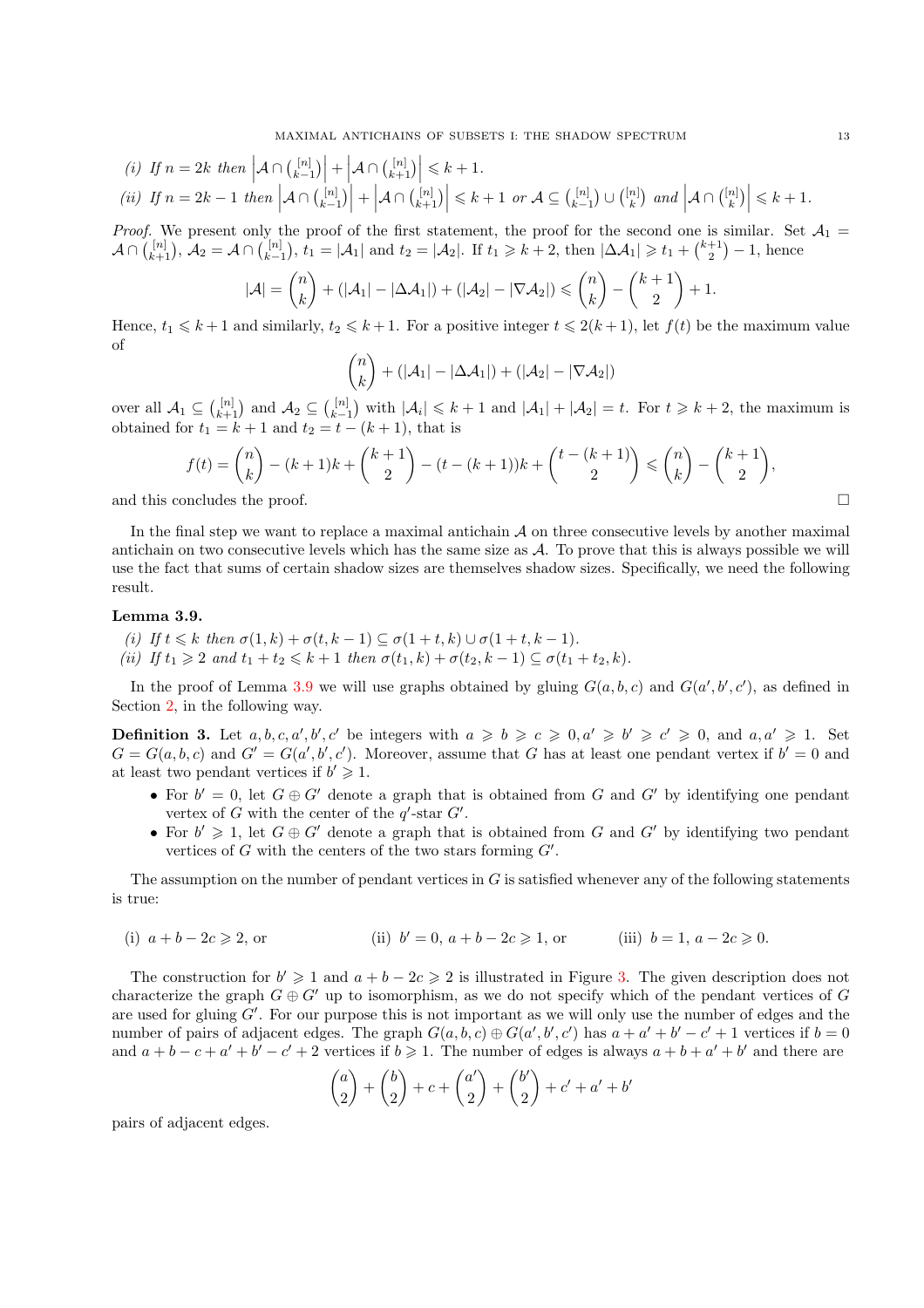

<span id="page-13-0"></span>FIGURE 3. A graph  $G(a, b, c) \oplus G(a', b', c')$ .

**Definition 4.** For integers k and a, b, c, a', b', c' with  $a \ge b \ge c \ge 0$  and  $a' \ge b' \ge c' \ge 0$ , let  $\mathcal{G}_k(a, b, c, a', b', c') = \{ [k+2] \setminus e : e \text{ is an edge of } G(a, b, c) \oplus G(a', b', c') \}.$ 

<span id="page-13-1"></span>**Remark 3.** If  $b = 0$  and  $k \geq a + a' + b' - c' - 1$  or  $b \geq 1$  and  $k \geq a + b - c + a' + b' - c'$  then the vertex set of  $G(a, b, c) \oplus G(a', b', c')$  is contained in  $[k + 2]$ , and consequently,  $\mathcal{G}_k(a, b, c, a', b', c')$  is a family of k-sets with  $|\mathcal{G}_k(a, b, c, a', b', c')| = a + b + a' + b'$ . Moreover, in this situation, the size of its shadow equals its size multiplied by  $k$  reduced by the number of pairs of sets that have a shadow element in common. As the latter equals the number of pairs of adjacent edges of  $G(a, b, c) \oplus G(a', b', c')$ , we obtain

$$
|\Delta \mathcal{G}_k(a, b, c, a', b', c')| = (a + b + a' + b')k - {a \choose 2} - {b \choose 2} - c - {a' \choose 2} - {b' \choose 2} - c' - a' - b'.
$$

We also note that  $|\Delta \mathcal{G}_k(a, b, c, a', b', c')| = |\Delta \mathcal{F}_k(a, b, c)| + |\Delta \mathcal{F}_{k-1}(a', b', c')|.$ 

Proof of Lemma [3.9.](#page-12-0) For (i), assume  $t \leq k$  and let  $s \in \sigma(t, k-1)$ . By [\(1\)](#page-1-3), there are integers  $a \geq b \geq c \geq 0$ with  $1 \le a + b \le t$  and  $s = t(k - 1) - {a \choose 2} - {b \choose 2} - c$ . If  $c \ge 1$ , then

$$
s + k = (t + 1)(k - 1) - \binom{a}{2} - \binom{b}{2} - (c - 1) \in \sigma(t + 1, k - 1).
$$

If  $c = 0$  and  $b \ge 2$ , then

$$
s + k = (t+1)(k-1) - \binom{a}{2} - \binom{b}{2} + 1 = (t+1)(k-1) - \binom{a}{2} - \binom{b-1}{2} - (b-2) \in \sigma(t+1, k-1).
$$
  
= 0 and  $b \le 1$ , then

If  $c = 0$  and  $b \leq 1$ , then

$$
s + k = t(k - 1) - \binom{a}{2} + k = (t + 1)k - \binom{a}{2} - t = (t + 1)k - \binom{a + 1}{2} - (t - a),
$$

and for

$$
\mathcal{F} = \{ [k+1] \setminus \{i\} : i \in \{1, 2, \dots, a+1\} \} \cup \{ \{2, \dots, k\} \cup \{k+1+i\} : i \in [t-a] \}
$$

we obtain

$$
|\Delta \mathcal{F}| = (a+1)k - {a+1 \choose 2} + (t-a)(k-1) = (t+1)k - {a+1 \choose 2} - (t-a) = s,
$$

and this concludes the proof of (i).

For (ii), let  $s_1 \in \sigma(t_1, k)$  and  $s_2 \in \sigma(t_2, k-1)$ . By [\(1\)](#page-1-3), there are integers  $a \ge b \ge c \ge 0$  and  $a' \ge b' \ge c' \ge 0$ with  $1 \leqslant a + b \leqslant t_1$ ,  $1 \leqslant a' + b' \leqslant t_2$ ,

$$
s_1 = t_1 k - {a \choose 2} - {b \choose 2} - c
$$
 and  $s_2 = t_2 (k - 1) - {a' \choose 2} - {b' \choose 2} - c'.$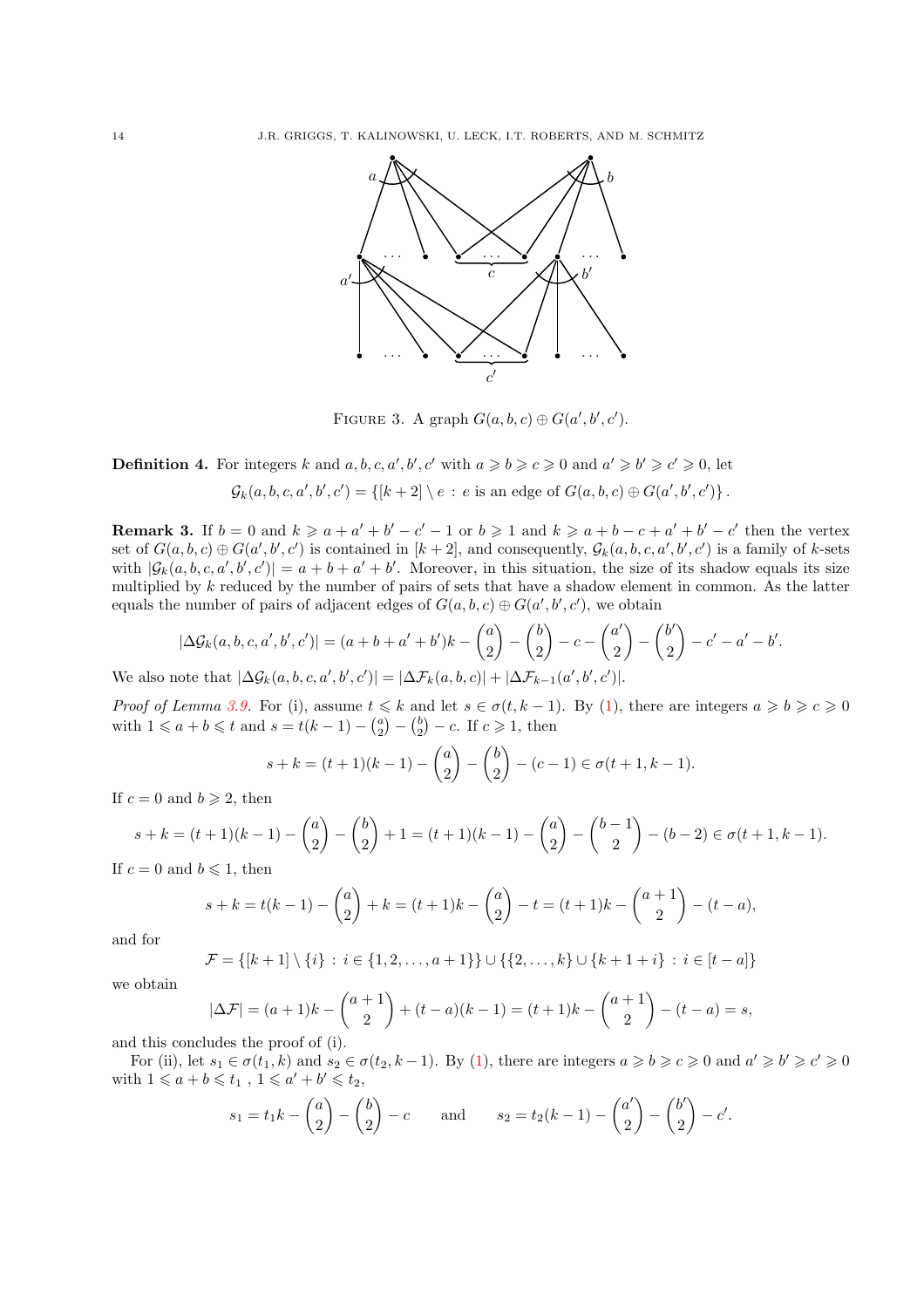First, we assume  $a \geqslant 3$ , and argue that without loss of generality  $a + b - 2c \geqslant 2$ . If  $a + b - 2c = 0$ , then  $a = b = c$ , and from

$$
\binom{a}{2} + \binom{a}{2} + a = \binom{a+1}{2} + \binom{a-1}{2} + (a-1),
$$

it follows that we can use  $(a+1, a-1, a-1)$  instead of  $(a, a, a)$ . Similarly, if  $a+b-2c = 1$ , then  $b = c = a-1$ , and from

$$
\binom{a}{2} + \binom{a-1}{2} + a - 1 = \binom{a+1}{2} + \binom{a-2}{2} + a - 3,
$$
  
(a+1, a-2, a-3) instead of (a, a-1, a-1).

it follows that we can use  $(a + 1, a - 2, a - 3)$  instead of  $(a, a - 1, a - 1)$ .

So we assume  $a + b - 2c \geq 2$  and show that there is a  $(t_1 + t_2)$ -family F of k-sets such that  $|\Delta \mathcal{F}| = s_1 + s_2$ . Without loss of generality, we assume that  $b = 0$  or  $c \ge 1$ . This is possible, because if  $b \ge 1$  and  $c = 0$  then  $\binom{b}{2} + c = \binom{b-1}{2} + (b-1)$ , and we can use  $(a, b-1, b-1)$  instead of  $(a, b, 0)$ . If  $b = 0$  then  $a + a' + b' - c' \leq$  $t_1 + t_2 \leq k + 1$ , and if  $c \geq 1$  then  $(a + b - c) + (a' + b' - c') \leq (t_1 - 1) + t_2 \leq k$ . In both cases, by Remark [3](#page-13-1) there is a family  $\mathcal{F}' = \mathcal{G}_k(a, b, c, a', b', c') \subseteq \binom{[k+2]}{k}$  with  $|\mathcal{F}'| = a + b + a' + b'$  and

$$
|\Delta \mathcal{F}'| = (a+b+a'+b')k - {a \choose 2} - {b \choose 2} - c - {a' \choose 2} - {b' \choose 2} - c' - a' - b'.
$$

Adding to  $\mathcal{F}'$  a  $(t_1 - a - b)$ -family of k-sets with marginal shadow k, and a  $(t_2 - a' - b')$ -family of k-sets with marginal shadow  $k - 1$  we obtain a  $(t_1 + t_2)$ -family  $\mathcal F$  of k-sets with

$$
|\Delta \mathcal{F}| = |\Delta \mathcal{F}'| + (t_1 - a - b)k + (t_2 - a' - b')(k - 1) = s_1 + s_2.
$$

It remains to consider the case  $a \leqslant 2$ . Then  $t_1k - 4 \leqslant s_1 \leqslant t_1k$ . For the values  $t_1k - l$ ,  $l = 4, 3, 2, 1$ , we use the same construction as above with  $\mathcal{F}' = \mathcal{G}_k(3,1,1,a',b',c')$ ,  $\mathcal{G}_k(3,0,0,a',b',c')$ ,  $\mathcal{G}_k(2,1,1,a',b',c')$ , and  $\mathcal{G}_k(2,0,0,a',b',c')$ , respectively. For  $s_1 = t_1k$  we use  $\mathcal{F}' = \mathcal{G}_k(1,1,0,a',b',c')$  if  $a'+b' \leq t_2-1$  or  $c' \geq 1$  (which ensures  $2 + a' + b' - c' \leq t_1 + t_2 - 1 \leq k$ . If  $a' + b' = t_2$  and  $c' = 0$ , then

$$
s_1 + s_2 = (t_1 + t_2)k - {a' \choose 2} - {b' \choose 2} - (a' + b') = (t_1 + t_2)k - {a' + 1 \choose 2} - {b' \choose 2} - b' \in \sigma(t_1 + t_2, k),
$$
  
re we used  $a' + 1 + b' = t_2 + 1 \le t_1 + t_2$ .

where  $' + 1 + b$ 

<span id="page-14-0"></span>We use Lemma [3.9](#page-12-0) to show that the antichains of three levels, which appear in Lemma [3.8,](#page-11-1) can be replaced by flat antichains.

**Lemma 3.10.** Let n be a positive integer,  $k = \lfloor n/2 \rfloor$ , let  $A \subseteq {[n] \choose k-1} \cup {[n] \choose k} \cup {[n] \choose k+1}$  be a maximal antichain, and set  $t_1 = \left| \mathcal{A} \cap \binom{[n]}{k+1} \right|$ ,  $t_2 = \left| \mathcal{A} \cap \binom{[n]}{k-1} \right|$ . If  $t_1 + t_2 \leq k+2$  then there exists  $\mathcal{F} \subseteq \binom{[n]}{k+1}$  or  $\mathcal{F} \subseteq \binom{[n]}{n-k+1}$  with

$$
|\mathcal{A}| = |\mathcal{F}| + \binom{n}{k} - |\Delta \mathcal{F}|.
$$

Proof. Let  $\mathcal{A}_1 = \mathcal{A} \cap {[n] \choose k+1}$  and  $\mathcal{A}_2 = \mathcal{A} \cap {[n] \choose k-1}$ . If  $t_2 = 0$  then  $\mathcal{A} = \mathcal{F} \cup {[n] \choose k} \setminus \Delta \mathcal{F}$  for  $\mathcal{F} = \mathcal{A}_1$ , and if  $t_1 = 0$ then  $\mathcal{A} = \mathcal{F} \cup \binom{[n]}{k} \setminus \Delta \mathcal{F}$  for  $\mathcal{F} = \mathcal{A} \cap \binom{[n]}{k}$ . So we assume  $t_1 \geq 1$  and  $t_2 \geq 1$ , and then

$$
|\mathcal{A}| = t_1 + t_2 + \left| \binom{[n]}{k} \setminus (\Delta \mathcal{A}_1 \cup \nabla \mathcal{A}_2) \right| = \binom{n}{k} + t_1 + t_2 - |\Delta \mathcal{A}_1| - |\nabla \mathcal{A}_2|.
$$

Since  $|\Delta A_1| \in \sigma(t_1, k+1)$  and  $|\nabla A_2| \in \sigma(t_2, n-k+1)$ , it follows that  $|\Delta A_1| + |\nabla A_2| \in \sigma(t_1 + t_2, k+1)$  if  $n = 2k$ , and with Lemma [3.9,](#page-12-0)

$$
|\Delta A_1| + |\nabla A_2| \in \sigma(t_1 + t_2, k) \cup \sigma(t_1 + t_2, k + 1)
$$

if  $n = 2k - 1$ . As a consequence, there exists a  $(t_1 + t_2)$ -family  $\mathcal{F}$  with  $\mathcal{F} \subseteq {N \choose k+1}$  or  $\mathcal{F} \subseteq {N \choose k}$  and  $|\Delta \mathcal{F}| =$  $|\Delta A_1| + |\nabla A_2|$ . Using the second part of Theorem [2,](#page-1-2) we can assume that the members of F are subsets of  $[k+4] \subset [n]$  as required  $[k+4] \subseteq [n]$ , as required.

Now we have all the ingredients to prove Lemma [3.5.](#page-10-2)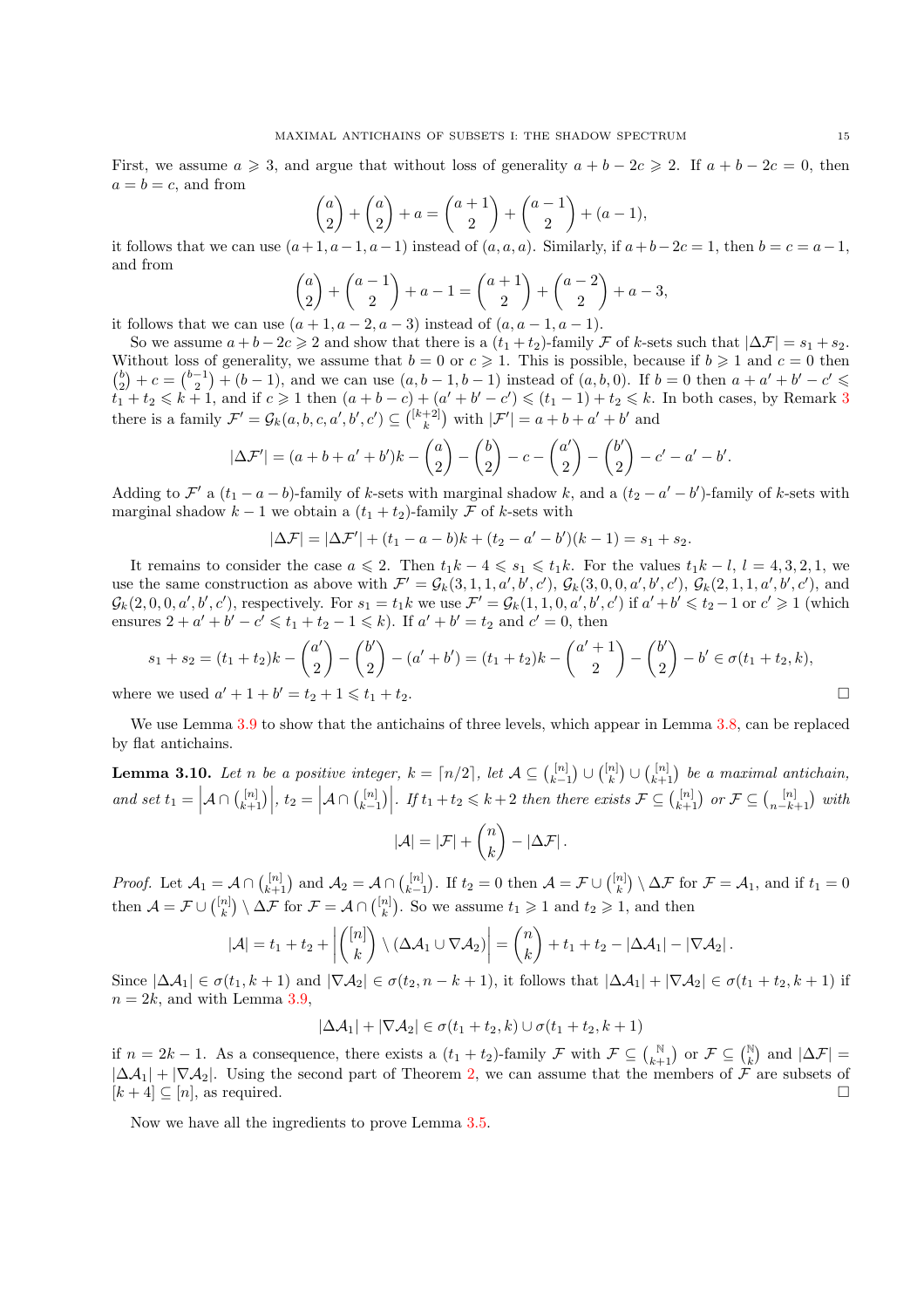*Proof of Lemma [3.5.](#page-10-2)* The existence of the required family  $\mathcal{F} \subseteq \binom{[n]}{k+1}$  or  $\mathcal{F} \subseteq \binom{[n]}{k}$  such that  $|\mathcal{F}| \leq k+1$  and the maximal antichain

$$
\mathcal{A} = \mathcal{F} \cup \left( \binom{[n]}{k} \setminus \Delta \mathcal{F} \right) \qquad \text{(resp. } \mathcal{A} = \mathcal{F} \cup \left( \binom{[n]}{k-1} \setminus \Delta \mathcal{F} \right) \text{)}
$$

<span id="page-15-0"></span>has size m follows from Lemmas [3.6,](#page-10-3) [3.7,](#page-11-0) [3.8](#page-11-1) and [3.10.](#page-14-0)

## 4. The largest missing value in the shadow spectrum

<span id="page-15-1"></span>In this section, we prove Theorem [3.](#page-2-1) Recall that  $j^*(t)$  is defined as the smallest non-negative integer j with  $\binom{j+3}{2} \geq t$ . We will need the following explicit formula for  $j^*(t)$ .

**Lemma 4.1.** 
$$
j^*(t) = \left[\sqrt{2t} - 5/2\right]
$$
.

*Proof.* By definition,  $\binom{j+3}{2} \geq t$ , hence  $(j+3)(j+2) \geq 2t$ . This implies  $j^2 + 5j + 6 - 2t \geq 0$ , and then

$$
j \geqslant -\frac{5}{2} + \sqrt{\frac{25}{4} - 6 + 2t} = \frac{\sqrt{8t + 1} - 5}{2}.
$$

From this, we obtain

$$
j^*(t) = \left\lceil \frac{\sqrt{8t+1} - 5}{2} \right\rceil \ge \frac{\sqrt{8t} - 5}{2} = \sqrt{2t} - \frac{5}{2}.
$$

If  $j^*(t) > \left\lceil \sqrt{2t} - 5/2 \right\rceil$  then

$$
\sqrt{2t} - \frac{5}{2} \leqslant l < \frac{\sqrt{8t+1} - 5}{2}
$$

for some integer l. But this implies  $8t \leq (2l + 5)^2 < 8t + 1$ , which is impossible, because the number in the middle is an odd integer.  $\Box$ 

<span id="page-15-2"></span>Next, we make the observation that every integer  $s \geq k^2$  is the shadow size for some family of k-sets. Recall that  $\Sigma(k) = \bigcup_{t=1}^{\infty} \sigma(t, k)$  is the set of all these shadow sizes.

**Lemma 4.2.** If  $k \ge 3$  and s are integers with  $s \ge k^2$  then  $s \in \Sigma(k)$ .

*Proof.* Let F be a family of k-sets with  $|\mathcal{F}| = t$ , and let A be a k-set that contains at least two elements not in any of the members of F. Then  $\mathcal{F}' = \mathcal{F} \cup \{A\}$  is a family of k-sets with  $|\mathcal{F}'| = t+1$  and  $|\Delta \mathcal{F}'| = |\Delta \mathcal{F}| + k$ . As a consequence,  $\sigma(t+1,k) \supseteq \sigma(t,k) + k$ . If we can show that  $[k^2-k, k^2] \subseteq \sigma(k,k)$ , then it follows by induction on t that  $[(t-1)k, tk] \subset \sigma(t, k)$  for all  $t \geq k$ , and this is clearly sufficient for our claim. By Theorem [2](#page-1-2) and Proposition [1,](#page-2-2)

$$
\[k^2 - \binom{k-j^*(k)}{2} - \binom{j^*(k)+1}{2}, k^2\] \subseteq \sigma(k, k),
$$

and it suffices to verify  $\binom{k-j^*(k)}{2} + \binom{j^*(k)+1}{2} \geq k$ . For  $k \leq 7$ , this can be checked by hand, and for  $k \geq 8$  we have  $\sqrt{k} \geqslant 2\sqrt{2}$ , and with Lemma [4.1,](#page-15-1)

$$
\binom{k-j^*(k)}{2} - k \ge \frac{1}{2}\left(k - \sqrt{2k}\right)\left(k - \sqrt{2k} - 1\right) - k \ge \frac{1}{2}k^2 - \sqrt{2}k^{3/2} \ge \frac{1}{2}k^{3/2}(k - 2\sqrt{2}) \ge 0. \qquad \Box
$$

Combining Theorem [2,](#page-1-2) Proposition [1](#page-2-2) and Lemma [4.2,](#page-15-2) the value  $\psi(k) = \max \mathbb{N} \setminus \Sigma(k)$  is the integer immediately before some set  $\{tk - x : x \in I_{j^*(t)}(t, k)\}$ , and the t must be chosen so that this number is too big to be the shadow size of a  $(t-1)$ -family of k-sets. In other words, taking t to be maximal with the property that  $tk - {t-j^*(t) \choose 2} - {j^*(t)+1 \choose 2} > (t-1)k+1$ , we will argue that  $(\text{for } k \geq 21) \psi(k) = tk - {t-j^*(t) \choose 2} - {j^*(t)+1 \choose 2} - 1$ . Equivalently, we are looking for the smallest  $t^* = t^*(k)$  such that there is no gap between  $\{tk-x : I_{j^*(t^*)}(t^*,k)\}$ and  $\{(t+1)k - x : I_{j^*(t^*+1)}(t^*+1, k)\}$ . To be more precise, we define

$$
f(t) = {t - j^{*}(t) \choose 2} + {j^{*}(t) + 1 \choose 2},
$$

so that  $I_{j^*(t)}(t, k) = [0, f(t)],$  and then

 $t^* = t^*(k) = \min\{t : (t+1)k - f(t+1) \leqslant tk + 1\} = \max\{t : f(t) \leqslant k - 2\}.$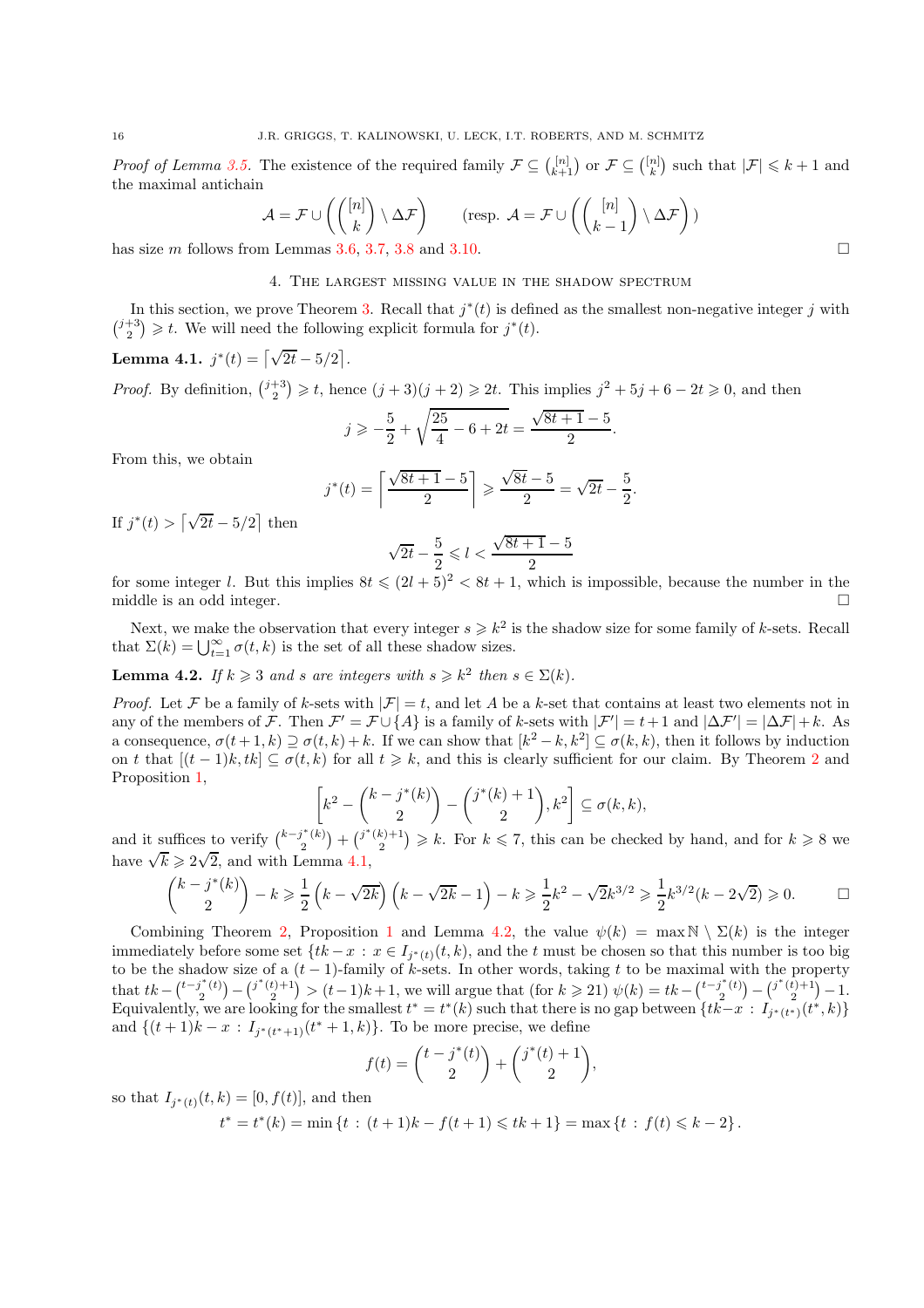**Example 2.** For  $k = 50$ , we have

 $\sigma(10, 50) = [455, 455] \cup [463, 464] \cup [469, 500],$  $\sigma(11, 50) = [495, 495] \cup [504, 505] \cup [511, 514] \cup [516, 550],$  $\sigma(12, 50) = [534, 534] \cup [544, 545] \cup [552, 555] \cup [558, 600],$  $\sigma(13, 50) = [572, 572] \cup [583, 584] \cup [592, 595] \cup [599, 650],$  $\sigma(14, 50) = [609, 609] \cup [621, 622] \cup [631, 634] \cup [639, 700].$ 

We see that  $t^*(50) = 12$  and  $\psi(50) = 557$ .

<span id="page-16-1"></span>For  $t = t^*(k)$  and  $j = j^*(t)$ , we want to show that  $\psi(k) = tk - f(t) - 1$ . One part of the argument is the verification that  $tk - f(t) - 1 \notin \sigma(t+1, k)$ . For this step we will need the following bound.

**Lemma 4.3.** For  $k \ge 21$  and  $t = t^*(k)$ ,  $tk - f(t) \le (t+1)k - \binom{t+1}{k}$ .

*Proof.* Rearranging terms, we need to show  $k + f(t) \geq \binom{t+1}{2}$ . We check this directly for  $21 \leq k \leq 373$ , and assume  $k \geq 374$  for the rest of the proof. Lemma [4.1](#page-15-1) implies the bound

<span id="page-16-0"></span>
$$
f(t) \geq \binom{t - j^*(t)}{2} \geq \frac{1}{2} \left( t - j^*(t) \right) \left( t - j^*(t) - 1 \right) \geq \frac{1}{2} t^2 - \sqrt{2} t^{3/2}.
$$
 (13)

From  $k \geqslant 374$  we obtain  $t \geqslant 34$  and  $\sqrt{t} \geqslant 2\sqrt{2} + 3$ , which implies

$$
\frac{1}{2}t^2 - 2\sqrt{2}t^{3/2} - \frac{1}{2}t = \frac{1}{2}t\left(t^{1/2} - 2\sqrt{2} - 3\right)\left(t^{1/2} - 2\sqrt{2} + 3\right) \ge 0.
$$

We rearrange terms, use  $f(t) \leq k$  and [\(13\)](#page-16-0):

$$
\sqrt{2}t^{3/2} + \frac{1}{2}t \leq \frac{1}{2}t^2 - \sqrt{2}t^{3/2} \leq f(t) \leq k,
$$

hence  $k - \sqrt{2}t^{3/2} \ge t/2$ . Finally, using [\(13\)](#page-16-0) again,

$$
k + f(t) \ge k + \frac{1}{2}t^2 - \sqrt{2}t^{3/2} \ge \frac{1}{2}t^2 + \frac{1}{2}t = {t+1 \choose 2},
$$

as required.  $\Box$ 

<span id="page-16-2"></span>The next lemma is the precise version of the above description of  $\psi(k)$  in terms of  $t^* = t^*(k)$ .

**Lemma 4.4.** For  $k \ge 21$  and  $t^* = t^*(k)$ ,  $\psi(k) = t^*k - f(t^*) - 1$ .

Proof. Let  $s = t^*k - f(t^*) - 1$ . From  $f(t^*) \leq k - 2$  it follows that  $s > (t^* - 1)k$ , hence  $s \notin \bigcup_{t=1}^{t^*-1} \sigma(t, k)$ . Clearly,  $s \notin \sigma(t^*, k)$ , and moreover Lemma [4.3](#page-16-1) implies  $s < \min \sigma(t, k)$  for all  $t \geq t^* + 1$ . We conclude  $s \notin \Sigma(k)$ . From  $(t+1)k - f(t+1) \leqslant tk + 1$  for all  $t \geqslant t^*$  it follows that

$$
\[t^*k - \binom{t^* - j^*(t^*)}{2} - \binom{j^*(t^*) + 1}{2}, k^2\] \subseteq \Sigma(k). \qquad \Box
$$

<span id="page-16-3"></span>To complete the proof of Theorem [3](#page-2-1)[\(i\)](#page-2-4), we need to bound the expression for  $\psi(k)$  provided in Lemma [4.4.](#page-16-2) We start with the function  $f$ .

**Lemma 4.5.** 
$$
f(t) = \frac{1}{2}t^2 - \sqrt{2}t^{3/2} + O(t)
$$
.

*Proof.* By Lemma [4.1,](#page-15-1)  $\sqrt{2t} - 5/2 < j^*(t) < \sqrt{2t} - 3/2$ , hence

$$
\binom{t-\sqrt{2t}+3/2}{2}+\binom{\sqrt{2t}-1/2}{2}<\binom{t-j^*(t)}{2}+\binom{j^*(t)+1}{2}<\binom{t-\sqrt{2t}+5/2}{2}+\binom{\sqrt{2t}-3/2}{2},
$$

and this implies

$$
\binom{t-j^*(t)}{2} + \binom{j^*(t)+1}{2} = \frac{1}{2}\left(t-\sqrt{2t}\right)^2 + O(t) = \frac{1}{2}t^2 - \sqrt{2}t^{3/2} + O(t).
$$

<span id="page-16-4"></span>We set  $t^*(k) = \max\{t : f(t) \leq k - 2\}$ , and look at the asymptotics of this function.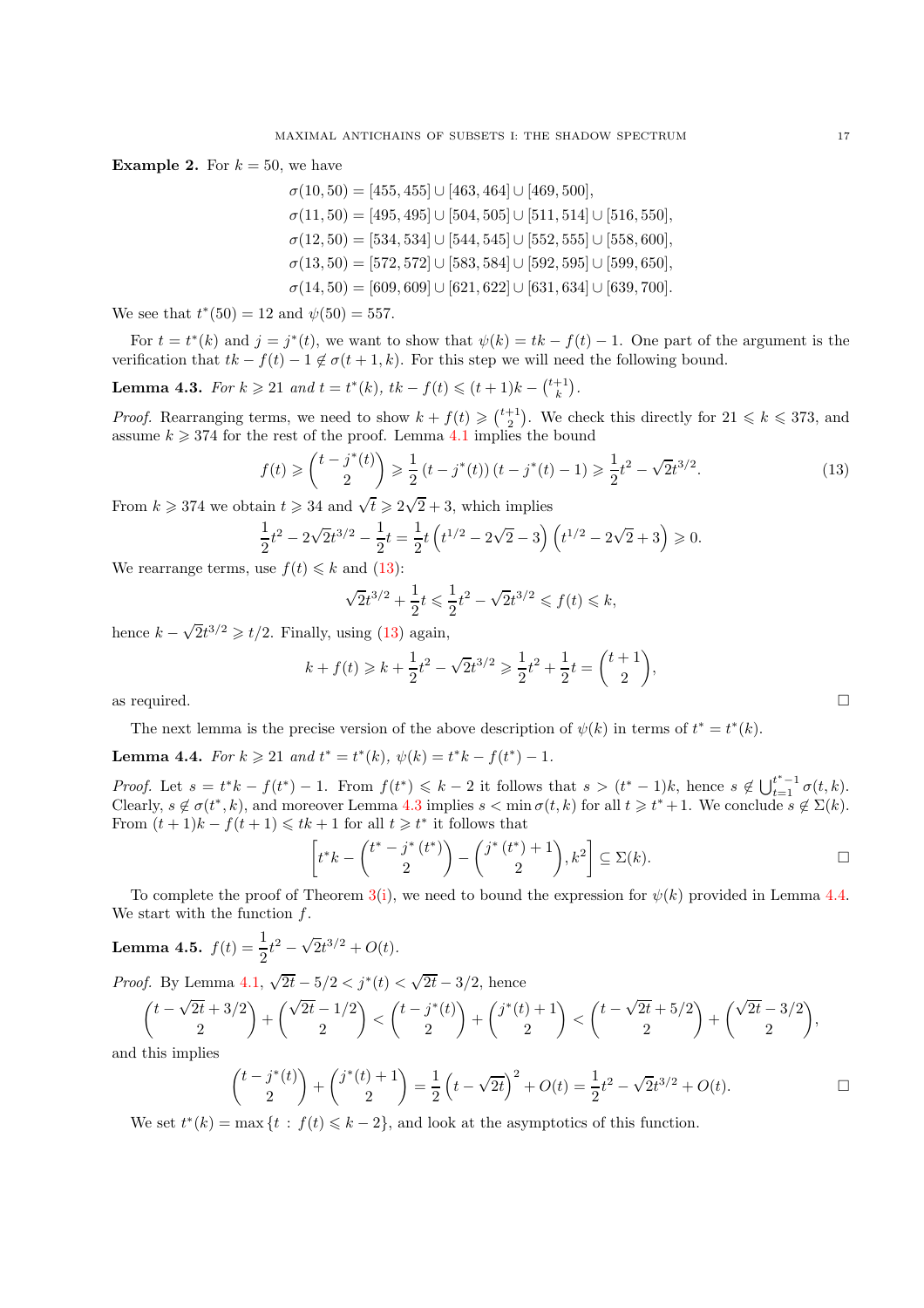Lemma 4.6.  $t^*(k) = \sqrt{2k} + \sqrt[4]{8k} + O(1)$ .

*Proof.* From Lemma [4.5](#page-16-3) it follows that  $f(t+1) = \frac{1}{2}t^2 - \sqrt{2}t^{3/2} + O(t)$ , and since by definition  $f(t^*(k)) \leq k - 2 < f(t^*(k) + 1),$ 

we deduce

$$
\frac{1}{2}t^*(k)^2 - \sqrt{2}t^*(k)^{3/2} + O(t^*(k)) = k.
$$
  
This implies  $t^*(k) = \sqrt{2k} + g(k)$  with  $g(k) = o(\sqrt{k})$ , and  

$$
\frac{1}{2}t^*(k)^2 - \sqrt{2}t^*(k)^{3/2} = k + O(\sqrt{k}).
$$

 $(14)$ 

The left-hand side is

<span id="page-17-0"></span>
$$
\frac{1}{2}t^*(k)^2 - \sqrt{2}t^*(k)^{3/2} = \frac{1}{2}(\sqrt{2k} + g(k))^{2} - \sqrt{2}(\sqrt{2k} + g(k))^{3/2}
$$
  
=  $k + \sqrt{2k}g(k) + \frac{1}{2}g(k)^2 - 2^{5/4}k^{3/4} + o(k^{3/4}).$ 

This implies first  $g(k) = O(k^{1/4})$ , and then  $g(k) = 2^{3/4}k^{1/4} + h(k)$  with  $h(k) = o(k^{1/4})$ . Now the left-hand side of [\(14\)](#page-17-0) is

$$
\frac{1}{2}t^*(k)^2 - \sqrt{2}t^*(k)^{3/2} = \frac{1}{2}(\sqrt{2k} + 2^{3/4}k^{1/4} + h(k))^{2} - \sqrt{2}(\sqrt{2k} + O(k^{1/4}))^{3/2}
$$
  
=  $k + 2\sqrt{2k}h(k) + O(k^{1/2}).$ 

Now  $h(k) = O(1)$  by [\(14\)](#page-17-0), and the result follows.

Theorem [3](#page-2-1)[\(i\)](#page-2-4) will be proved by combining Lemmas [4.4,](#page-16-2) [4.5](#page-16-3) and [4.6.](#page-16-4) For the second part, we observe that for even n, say  $n = 2k$ , Theorem [1](#page-1-1) implies  $\varphi(n) = \binom{n}{k} - \psi(k)$ , and then with Theorem [3](#page-2-1)[\(i\)](#page-2-4),  $\varphi(n) =$  $\binom{n}{k} - \frac{1}{2}n^{3/2} - \frac{1}{\sqrt{2}}$  $\frac{1}{2}n^{5/4} + O(n)$  $\frac{1}{2}n^{5/4} + O(n)$  $\frac{1}{2}n^{5/4} + O(n)$ . For odd n, say  $n = 2k - 1$ , we have to work a bit harder, because Theorem 1 implies only  $\varphi(n) = \binom{n}{k} - s$ , where s is the largest integer less than  $k^2$  which is not in  $\Sigma(k) \cup \Sigma(k-1)$ .

<span id="page-17-1"></span>**Lemma 4.7.** If  $t = j^*(k-1) + 1$  and  $s = t(k-1) - \binom{t}{2} - 1$ , then  $s \notin \Sigma(k) \cup \Sigma(k-1)$ . Consequently, for  $n \in \{2k, 2k - 1\},\$ 

$$
\binom{n}{k} - t(k-1) + \binom{t}{2} + 1 \notin S(n).
$$

*Proof.* We prove this by checking that s is in the gap between  $\sigma(t-1, k)$  and  $\sigma(t, k)$  and also in the gap between  $\sigma(t-1,k-1)$  and  $\sigma(t,k-1)$ . It follows from  $s < t(k-1) - {t \choose 2}$  that all the elements of  $\sigma(t,k) \cup \sigma(t,k-1)$  are larger than s. To conclude the proof it is sufficient to verify the inequality  $(t-1)k < s$ . From  $t-1 = j^*(k-1)$ and the definition of  $j^*$ , we obtain  $\binom{t+1}{2} < k - 1$ , hence

$$
(t-1) k = t(k-1) + t - k < t(k-1) + t - \binom{t+1}{2} - 1 = s.
$$

*Proof of Theorem [3.](#page-2-1)* To prove part [\(i\)](#page-2-4), we combine Lemmas  $4.4, 4.5$  $4.4, 4.5$  $4.4, 4.5$  and  $4.6$ :

$$
\psi(k) = t^*k - f(t^*) - 1 = \left(\sqrt{2k} + \sqrt[4]{8k}\right)k + O(k) = \sqrt{2}k^{3/2} + \sqrt[4]{8k^{5/4}} + O(k).
$$

For part [\(ii\)](#page-2-5), let  $k = \lceil n/2 \rceil$  and set  $m_1 = \binom{n}{k} - \psi(k) - 1$ . By part [\(i\)](#page-2-4),

$$
m_1 = \binom{n}{k} - (\sqrt{2} + o(1))k^{3/2} = \binom{n}{k} - \left(\frac{1}{2} + o(1)\right)n^{3/2},
$$

and by Theorem [1](#page-1-1) together with the definition of  $\psi(k)$ ,

$$
\left[\binom{n}{k} - \binom{k+1}{2} + 2, m_1\right] \subseteq S(n).
$$